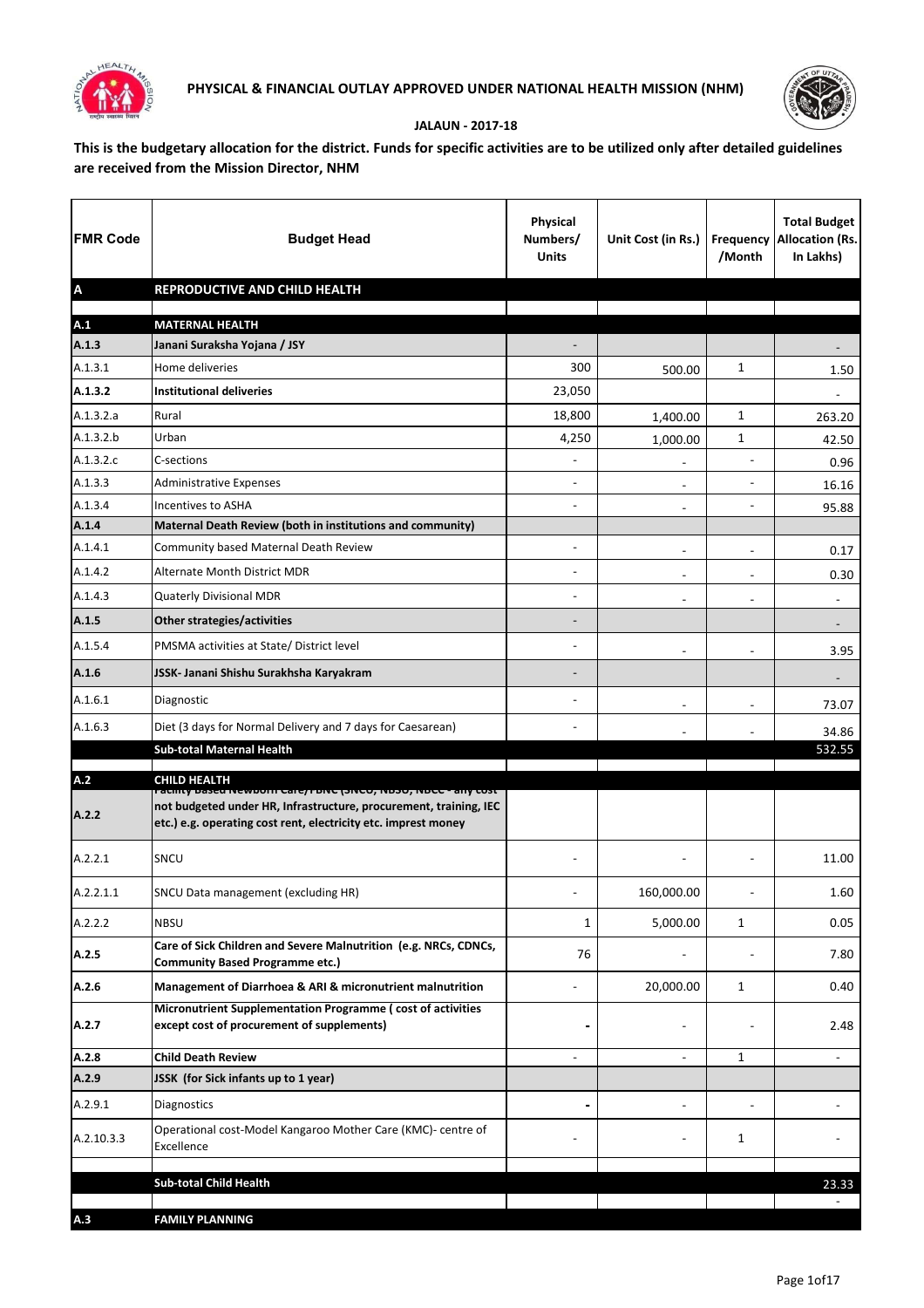| <b>FMR Code</b> | <b>Budget Head</b>                                                                                                                                                                                                                                                                                                                 | Physical<br>Numbers/<br><b>Units</b> | Unit Cost (in Rs.) | Frequency<br>/Month | <b>Total Budget</b><br><b>Allocation (Rs.</b><br>In Lakhs) |
|-----------------|------------------------------------------------------------------------------------------------------------------------------------------------------------------------------------------------------------------------------------------------------------------------------------------------------------------------------------|--------------------------------------|--------------------|---------------------|------------------------------------------------------------|
| A.3.1           | <b>Terminal/Limiting Methods</b>                                                                                                                                                                                                                                                                                                   |                                      |                    |                     |                                                            |
| A.3.1.1         | Female sterilization fixed day services                                                                                                                                                                                                                                                                                            |                                      | $\blacksquare$     | $\overline{a}$      | 3.29                                                       |
| A.3.1.2         | Male Sterilization fixed day services                                                                                                                                                                                                                                                                                              |                                      |                    |                     | 0.14                                                       |
| A.3.1.3         | Compensation for female sterilization<br>(Provide breakup for cases covered in public facility, private facility.<br>Enhanced Compensation Scheme (if applicable) additionally<br>provide number of PPS done.<br>Female sterilization done in MPV districts may also be budgeted in<br>this head and the break up to be reflected) |                                      |                    |                     | 94.89                                                      |
| A.3.1.4         | Compensation for male sterilization/NSV<br>(Provide breakup for cases covered in public facility, private facility.<br>Male sterilization done in MPV districts may also be budgeted in<br>this head and the break up to be reflected)                                                                                             |                                      |                    |                     | 0.60                                                       |
| A.3.2           | <b>Spacing Methods</b>                                                                                                                                                                                                                                                                                                             |                                      |                    |                     |                                                            |
| A.3.2.2         | Compensation for IUCD insertion at health facilities (including fixed<br>day services at SHC and PHC)<br>[Provide breakup: Public Sector (@Rs. 20/insertion)/Private Sector<br>(@Rs. 75/insertion for EAG states)]<br>PPIUCD services (Incentive to provider @Rs 150 per PPIUCD                                                    |                                      |                    |                     | 5.33                                                       |
| A.3.2.3         | insertion and Compensation to beneficiary@Rs 300/PPIUCD<br>insertion)                                                                                                                                                                                                                                                              |                                      |                    |                     | 18.16                                                      |
| A.3.2.4         | PAIUCD Services (Incentive to provider @Rs 150 per PAIUCD<br>insertion and Compensation to beneficiary@Rs 300 per PAIUCD<br>insertion)                                                                                                                                                                                             |                                      |                    |                     | 0.11                                                       |
| A.3.2.7         | Dissemination of FP manuals and guidelines                                                                                                                                                                                                                                                                                         |                                      |                    |                     | 0.20                                                       |
| A.3.3           | POL for Family Planning/ Others (including additional mobility<br>support to surgeon's team if req)                                                                                                                                                                                                                                |                                      |                    | $\mathbf 0$         | 0.98                                                       |
| A.3.5           | Other strategies/activities:                                                                                                                                                                                                                                                                                                       |                                      |                    |                     |                                                            |
| A.3.5.3         | Performance reward if any                                                                                                                                                                                                                                                                                                          |                                      |                    |                     | 0.50                                                       |
| A.3.5.4         | World Population Day' celebration (such as mobility, IEC activities<br>etc.): funds earmarked for district and block level activities                                                                                                                                                                                              |                                      |                    |                     | 1.90                                                       |
| A.3.5.5         | Vasectomy Fortnight celebration (such as mobility, IEC activities<br>etc.): funds earmarked for district and block level activities                                                                                                                                                                                                |                                      |                    |                     | 1.15                                                       |
| A.3.5.6         | Other strategies/activities (such as strengthening services for<br>IUCD, Sterilisation, new contraceptives etc.)                                                                                                                                                                                                                   |                                      |                    |                     |                                                            |
| A.3.5.6.1       | Printing of FP Manuals, Guidelines, etc.                                                                                                                                                                                                                                                                                           |                                      |                    |                     | 2.31                                                       |
| A.3.5.6.2       | Enhance Contribution of PRIs and Family members of eligible<br>couples in 75 districts with high unmet need and TFR                                                                                                                                                                                                                |                                      |                    |                     | 0.20                                                       |
| A.3.7           | Mission Parivar Vikas (Please provide break up of the services to<br>be undertaken as per GoI guidelines) (The budget line is applicable<br>for 7 states (145 High fertility districts under MPV))                                                                                                                                 |                                      |                    |                     |                                                            |
| A.3.7.1         | Saas Bahu Sammellan                                                                                                                                                                                                                                                                                                                | 1,179                                | 1600               | 1                   | 18.86                                                      |
| A.3.7.2         | Nayi Pehl Kit                                                                                                                                                                                                                                                                                                                      |                                      |                    |                     | 10.76                                                      |
| A.3.7.3         | Injectable contraceptive incentive                                                                                                                                                                                                                                                                                                 |                                      |                    |                     | 8.27                                                       |
| A.3.7.4         | Mission Parivar Vikas Campaign (Frequency-at least<br>4/year)(Campaign in month of July and Nov to be clubbed with<br>WPD & Vasectomy fortnight and to be budgeted under respective<br>head)                                                                                                                                       |                                      |                    |                     | 0.28                                                       |
| A.3.7.5         | Other activities (demand generation, strengthening service delivery<br>etc.)                                                                                                                                                                                                                                                       |                                      |                    |                     | 12.23                                                      |
|                 | <b>Sub-total Family Planning</b>                                                                                                                                                                                                                                                                                                   |                                      |                    |                     | 180.16                                                     |
| A.4             | ADOLESCENT HEALTH / RKSK (Rashtriya Kishore Swasthya<br>Karyakram)                                                                                                                                                                                                                                                                 |                                      |                    |                     |                                                            |
| A.4.1           | <b>Facility based services</b>                                                                                                                                                                                                                                                                                                     |                                      |                    |                     |                                                            |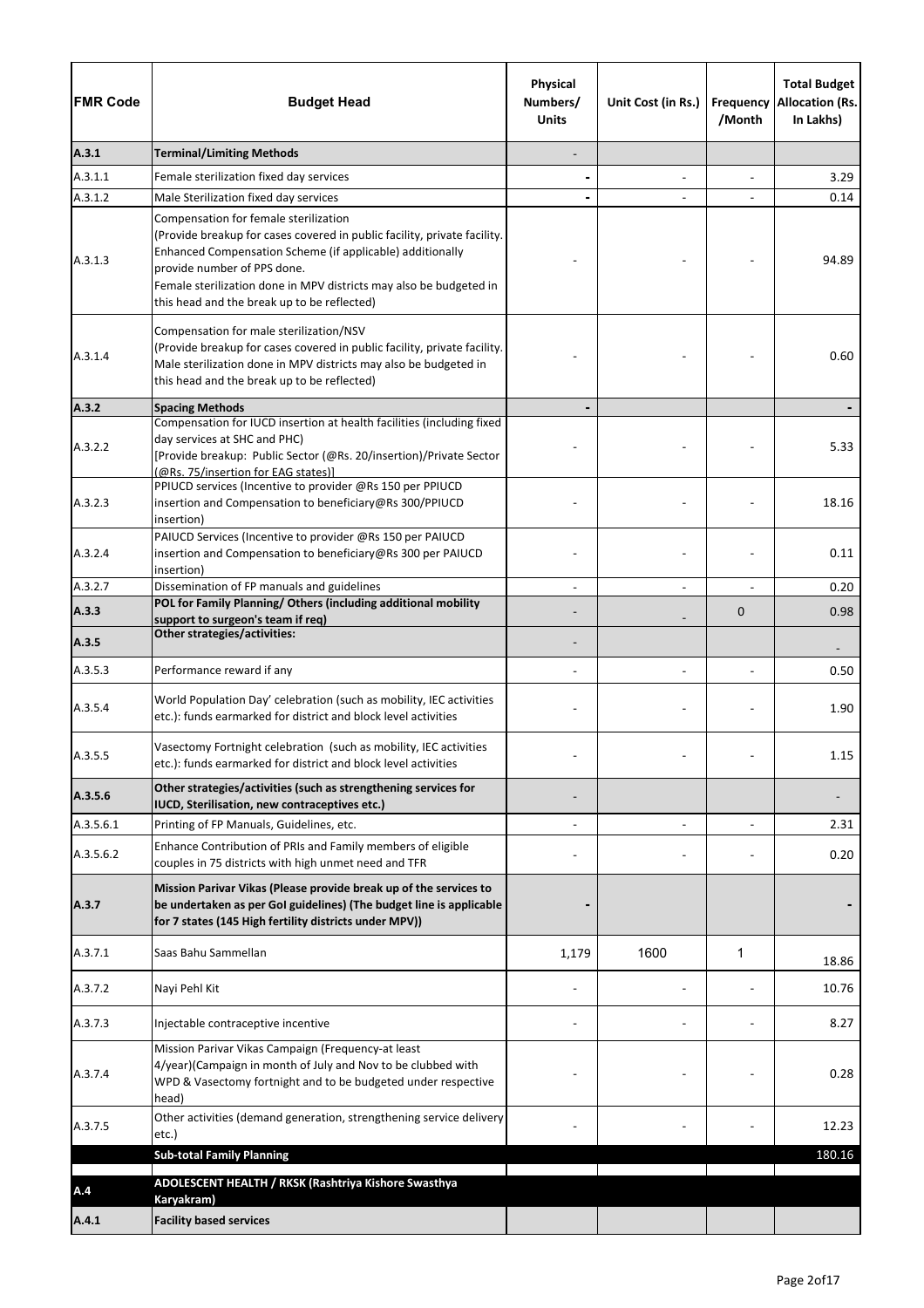| <b>FMR Code</b>    | <b>Budget Head</b>                                                                                        | Physical<br>Numbers/<br><b>Units</b> | Unit Cost (in Rs.)     | /Month         | <b>Total Budget</b><br><b>Frequency Allocation (Rs.</b><br>In Lakhs) |
|--------------------|-----------------------------------------------------------------------------------------------------------|--------------------------------------|------------------------|----------------|----------------------------------------------------------------------|
|                    | District level Quartely RKSK review meeting @ Rs. 5000/ meeting                                           | 1                                    | 5,000.00               | 4              | 0.20                                                                 |
| A.4.1.1            | Block level Quartely RKSK review meeting @ Rs. 2500/ meeting                                              | 9                                    | 2,500.00               | 4              | 0.90                                                                 |
|                    | AFHC at MC/DH level @ Rs 600 month for 12 months                                                          |                                      | 600.00                 | 12             |                                                                      |
| A.4.1.3            | AFHC at CHC level @ Rs 400/per month for 12 months                                                        |                                      | 400.00                 | 12             |                                                                      |
| A.4.1.4            | Mobility Support for 294 AH Counsellors at CHC level @ Rs. 1000<br>per month for 8 visit/month            |                                      | 1,000.00               | 12             |                                                                      |
| A.4.1.5            | Mobility Support for RKSK consultant @ Rs. 2400/month for 8 visit<br>for 12 months                        |                                      | 2,400.00               | 12             |                                                                      |
| A.4.2              | <b>Community level Services</b>                                                                           |                                      |                        |                |                                                                      |
| A.4.2.2            | Organizing Adolescent Health day                                                                          |                                      | 5,000.00               | $\overline{2}$ |                                                                      |
|                    | <b>Sub-total RKSK</b>                                                                                     |                                      |                        |                | 1.10                                                                 |
| A.5                | <b>RBSK</b>                                                                                               |                                      |                        |                |                                                                      |
| A.5.1              | Operational Cost of RBSK (Mobility support, DEIC etc.)                                                    |                                      |                        |                |                                                                      |
| A.5.1.2            | One meeting @ Rs. 500 per block for microplan                                                             | 9                                    | 500.00                 | $\mathbf{1}$   | 0.05                                                                 |
| A.5.1.3            | Mobility support for Mobile health team- 2 Vehicles/Block                                                 | 18                                   | 33,000.00              | 12             | 71.28                                                                |
|                    | Operation cost of DEIC                                                                                    |                                      |                        |                |                                                                      |
|                    | Travel reimbursement for DEIC manager @ Rs. 500 per day/visit for                                         | 1                                    | 6000                   | 6              |                                                                      |
|                    | 12 days/month for 6 months (Existing and New)                                                             |                                      |                        |                | 0.36                                                                 |
| A.5.1.4            | One Data card for DEIC manager @ Rs. 1500 each                                                            | 1                                    | 1500                   | $\mathbf{1}$   | 0.02                                                                 |
|                    | Monthly rental for Data card for DEIC manager @ Rs. 500 each                                              | 1                                    | 500                    | 6              | 0.03                                                                 |
|                    | Honorarium of HR at DEIC - COE                                                                            |                                      |                        |                |                                                                      |
|                    | Operational cost of Retructured DEIC                                                                      |                                      |                        | $\blacksquare$ |                                                                      |
|                    | Misslenious for restructured DEIC                                                                         |                                      |                        |                | $\blacksquare$                                                       |
| A.5.1.5<br>A.5.1.7 | New born screening-Inborn error of metabolism<br>Spectacle for children                                   | 828                                  | 275.00                 | $\mathbf{1}$   | $\overline{a}$<br>2.28                                               |
|                    | <b>Sub-total RBSK</b>                                                                                     |                                      |                        |                | 74.01                                                                |
|                    |                                                                                                           |                                      |                        |                |                                                                      |
| A.7                | <b>PNDT Activities</b>                                                                                    |                                      |                        |                |                                                                      |
| A.7.1              | Support to PNDT cell                                                                                      |                                      |                        |                | 1.46                                                                 |
| A.7.2              | <b>Other PNDT activities</b><br>Capacity building of DGCs, CJMs, District Officers, Nodal officers,       |                                      |                        |                |                                                                      |
| A.7.2.9            | Ultrasound owners, ASHAs and AWWs Workshops at State,                                                     |                                      |                        |                | 0.50                                                                 |
|                    | Regional, Division, Districts and Block level<br><b>Sub-total PCPNDT</b>                                  |                                      |                        |                | 1.96                                                                 |
| A.9                | <b>TRAINING</b>                                                                                           |                                      |                        |                |                                                                      |
| A.9.1.1            | Staff for Training Institutes/ SIHFW/ Nursing Training                                                    |                                      |                        |                |                                                                      |
| A.9.1.1.1          | <b>Hiring of Medical Consultant</b>                                                                       |                                      | $\blacksquare$         | $\overline{a}$ |                                                                      |
|                    | <b>Nursing faculty</b>                                                                                    |                                      |                        |                |                                                                      |
|                    | Honorarium for faculty                                                                                    |                                      | 35,000.00              | 12             |                                                                      |
| A.9.1.1.2          | Honorarium for Nurse Mentor Tutor                                                                         |                                      | 45,000.00              | 12             |                                                                      |
|                    | Honorarium for PC                                                                                         |                                      | 22,600.00              | 12             |                                                                      |
|                    | <b>Nurse Mentors</b>                                                                                      |                                      |                        |                |                                                                      |
| A.9.1.1.3          | Honorarium for Existing Nurse Mentor @Rs. 42000/month<br>Honorarium for New Nurse Mentor @Rs. 40000/month |                                      | 42,000.00<br>40,000.00 | 12<br>12       |                                                                      |
| A.9.1.2.2          | Setting up of Skil Lab Consumables for CoN & GNMTC                                                        |                                      |                        |                |                                                                      |
| A.9.3.7            | Other maternal health training                                                                            |                                      |                        |                |                                                                      |
| A.9.3.7.1          | Training for Case sheet filling at L1, L2 and L3                                                          |                                      |                        | $\omega$       | 0.20                                                                 |
| A.9.5.5.2.f        | One day Orientation for Staff Nurse/ANM on Kangaroo Mother<br>Care (KMC)                                  | 1                                    | 23,000.00              | 1              | 0.23                                                                 |
| A.9.5.5.2.e        | One Day Orientation Meeting for IDCF program                                                              | 1                                    | 150,000.00             | 1              | 1.50                                                                 |
| A.9.10.1           | Establishment of virtual calss room at National Nodal Centre                                              |                                      |                        | $\blacksquare$ |                                                                      |
|                    | Dakshata training                                                                                         |                                      | $\blacksquare$         | $\blacksquare$ | 4.95                                                                 |
| A.9.11.3           | 6 Days/6 weeks training of Nursing faculty, Tutor and NMT etc.                                            |                                      |                        |                |                                                                      |
| A.9.12.3           | One day orientation for MO / other staff DP under RBSK                                                    | 1                                    | 23,200.00              | $\mathbf{1}$   | 0.23                                                                 |
|                    | <b>Sub-total Training</b>                                                                                 |                                      |                        |                | 7.11                                                                 |
|                    |                                                                                                           |                                      |                        |                |                                                                      |
| A.10               | PROGRAMME MANAGEMENT                                                                                      |                                      |                        |                |                                                                      |
| A.10.1.11.4        | Budget Approved under Operational Expenses<br>Misc.Travel/POL/Stationery/Communication etc @ Rs. 100000/  |                                      |                        |                |                                                                      |
|                    | District (National Programme for Palliative Care)                                                         | 1                                    | 100,000.00             | 1              | 1.00                                                                 |
|                    |                                                                                                           |                                      |                        |                |                                                                      |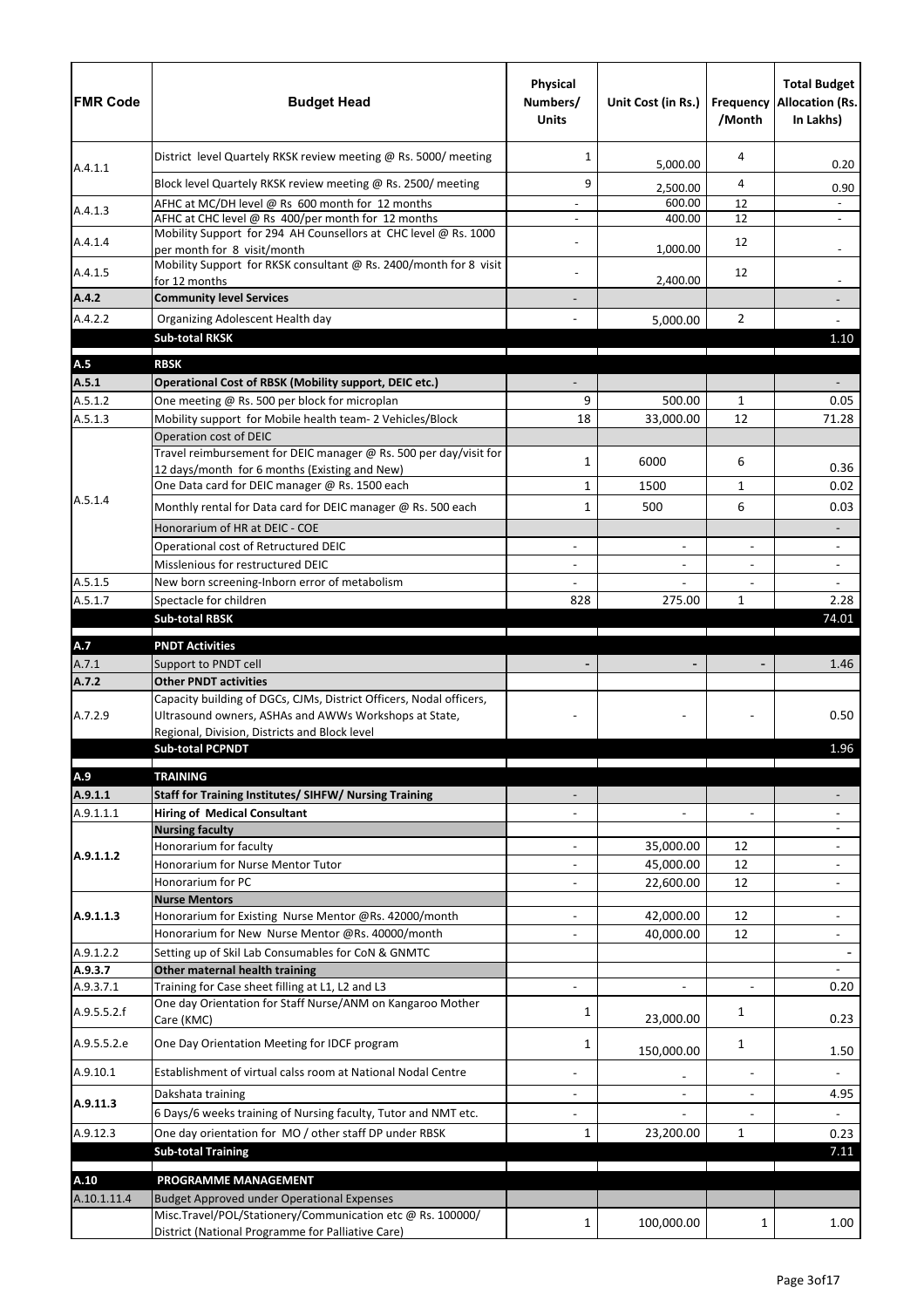| <b>FMR Code</b>          | <b>Budget Head</b>                                                                                                 | Physical<br>Numbers/<br><b>Units</b> | Unit Cost (in Rs.)     | Frequency<br>/Month              | <b>Total Budget</b><br><b>Allocation (Rs.</b><br>In Lakhs) |
|--------------------------|--------------------------------------------------------------------------------------------------------------------|--------------------------------------|------------------------|----------------------------------|------------------------------------------------------------|
| A.10.2                   | <b>Strengthening of District society/ District Programme</b>                                                       |                                      |                        |                                  |                                                            |
|                          | <b>Management Support Unit</b><br>Contractual Staff for DPMU recruited and in position                             |                                      |                        |                                  |                                                            |
|                          |                                                                                                                    |                                      |                        |                                  |                                                            |
| A.10.2.1<br>A.10.2.2     | District Programme Manager<br>District Accounts Manager                                                            | 1<br>$\mathbf 1$                     | 39,690.00<br>32,303.00 | 12<br>12                         | 4.76<br>3.88                                               |
| A.10.2.3                 | District Data Manager                                                                                              | $\mathbf 1$                          | 22,050.00              | 12                               | 2.65                                                       |
|                          | Honorarium of RKSK Coordinators @ Rs. 26250/month ofr 12                                                           |                                      |                        |                                  |                                                            |
| A.10.2.4                 | months                                                                                                             |                                      | 26,250.00              | 12                               |                                                            |
| A.10.2.6                 | Data Entry Operators                                                                                               | 2                                    | 10,694.00              | 12                               | 2.57                                                       |
| A.10.2.7                 | Support Staff (Kindly Specify)                                                                                     | 1                                    | 8,269.00               | 12                               | 0.99                                                       |
| A.10.2.8                 | <b>Others</b>                                                                                                      |                                      |                        |                                  |                                                            |
|                          | Honorariam for existing DEIC manager's @ Rs. 33000 per month                                                       |                                      | 33,000.00              | 12                               |                                                            |
| A.10.2.8.1               | for 12 Months<br>Honorariam for New DEIC manager's @ Rs. 33000 per month for 6                                     |                                      |                        |                                  |                                                            |
|                          | months                                                                                                             | 1                                    | 33,000.00              | 6                                | 1.98                                                       |
| A.10.2.8.2               | Operational Expenses for DPMU                                                                                      | $\mathbf{1}$                         | 88,000.00              | 12                               | 10.56                                                      |
| A.10.2.8.3               | Quality Assurance Committees at Division/ District level                                                           |                                      |                        |                                  | 10.44                                                      |
|                          | Monitoring and Evaluation Officers for Mental Health Programme                                                     |                                      |                        |                                  |                                                            |
| A.10.2.8.5               | Honorarium for Existing Staff @ Rs. 21000 for 12 months                                                            |                                      | 21,000.00              | 12                               |                                                            |
|                          | Honorarium for Existing Staff @ Rs. 20000 for 12 months                                                            |                                      | 20,000.00              | 12                               |                                                            |
|                          | Honorarium for New Staff @ Rs. 20000 for 4 months                                                                  | 1                                    | 20,000.00              | 4                                | 0.80                                                       |
| A.10.3                   | <b>Strengthening of Block PMU</b>                                                                                  |                                      |                        |                                  |                                                            |
| A.10.3.1                 | <b>Block Programme Manager</b>                                                                                     | 9                                    | 24,255.00              | 12                               | 26.20                                                      |
| A.10.3.2                 | <b>Block Accounts Manager</b>                                                                                      | 9                                    | 12,128.00              | 12                               | 13.10                                                      |
| A.10.3.7<br>A.10.3.7.1   | <b>Others</b><br>Operational Expenses for BPMU                                                                     | 9                                    |                        | 12                               | 17.01                                                      |
| A.10.7                   | <b>Mobility Support, Field Visits</b>                                                                              |                                      | 15,750.00              |                                  |                                                            |
| A.10.7.2                 | DPMU/District                                                                                                      | $\overline{2}$                       | 33,000.00              | 12                               | 7.92                                                       |
| A.10.7.3                 | <b>BPMU/Block</b>                                                                                                  | 9                                    | 33,000.00              | 12                               | 35.64                                                      |
| A.10.8                   | <b>Other Activities</b>                                                                                            |                                      |                        |                                  |                                                            |
| A.10.8.1                 | Divisional AD Office                                                                                               |                                      | 33,000.00              | 12                               |                                                            |
|                          | <b>Sub-total Programme Management</b>                                                                              |                                      |                        |                                  | 139.49                                                     |
|                          | <b>Total of RCH</b>                                                                                                |                                      |                        |                                  | 959.71                                                     |
|                          | Additionalities under NRHM (Mission Flexible Pool)                                                                 |                                      |                        |                                  |                                                            |
| $\, {\bf B}$             |                                                                                                                    |                                      |                        |                                  |                                                            |
| <b>B1</b>                | <b>ASHA</b>                                                                                                        |                                      |                        |                                  |                                                            |
| <b>B1.1</b>              | <b>ASHA Cost:</b>                                                                                                  |                                      |                        |                                  |                                                            |
| <b>B1.1.1</b>            | <b>Selection &amp; Training of ASHA</b>                                                                            |                                      |                        |                                  |                                                            |
| B1.1.1.2                 | Module VI & VII                                                                                                    | $\overline{\phantom{a}}$             | 77,650.00              | $\blacksquare$                   | 35.89                                                      |
| B1.1.1.3.1<br>B1.1.1.4.1 | TOT of ASHA trainers Round III (at RHFWTC)                                                                         |                                      |                        |                                  |                                                            |
| B1.1.1.4.2               | Supervision costs by ASHA facilitators(12 months)<br>Monthly Review meeting of ASHA facilitators with BCM at block | $\blacksquare$                       | 150.00                 | 12                               | 29.40<br>0.88                                              |
| <b>B1.1.3</b>            | level-cost of travel and meeting expenses<br>Performance Incentive/Other Incentive to ASHAs                        |                                      |                        |                                  |                                                            |
|                          |                                                                                                                    |                                      |                        |                                  |                                                            |
| B1.1.3.1                 | <b>ASHA incentives under Maternal Health</b>                                                                       |                                      |                        |                                  |                                                            |
| B1.1.3.1.1<br>B1.1.3.1.2 | HRP identification and followup incentive for ASHA<br>MDR reporting by ASHA and Community                          | $\blacksquare$                       | $\blacksquare$         | $\blacksquare$<br>$\blacksquare$ | 10.80<br>0.31                                              |
| B1.1.3.2                 | <b>Incentive to ASHA under Child Health</b>                                                                        |                                      |                        |                                  |                                                            |
| B1.1.3.2.1               | Incentive for Home Based Newborn Care programme                                                                    |                                      | $\blacksquare$         | $\overline{a}$                   |                                                            |
|                          |                                                                                                                    |                                      |                        |                                  | 49.89                                                      |
| B1.1.3.2.5               | Incentive for follow up of discharge SAM children from NRCs                                                        |                                      |                        |                                  | 0.36                                                       |
| B1.1.3.2.8               | Incentive for IDCF                                                                                                 | 1,381                                | 100.00                 | 1                                | 1.38                                                       |
| B1.1.3.3                 | ASHA Incentives under family planning (ESB/ PPIUCD/ Others)                                                        |                                      |                        |                                  |                                                            |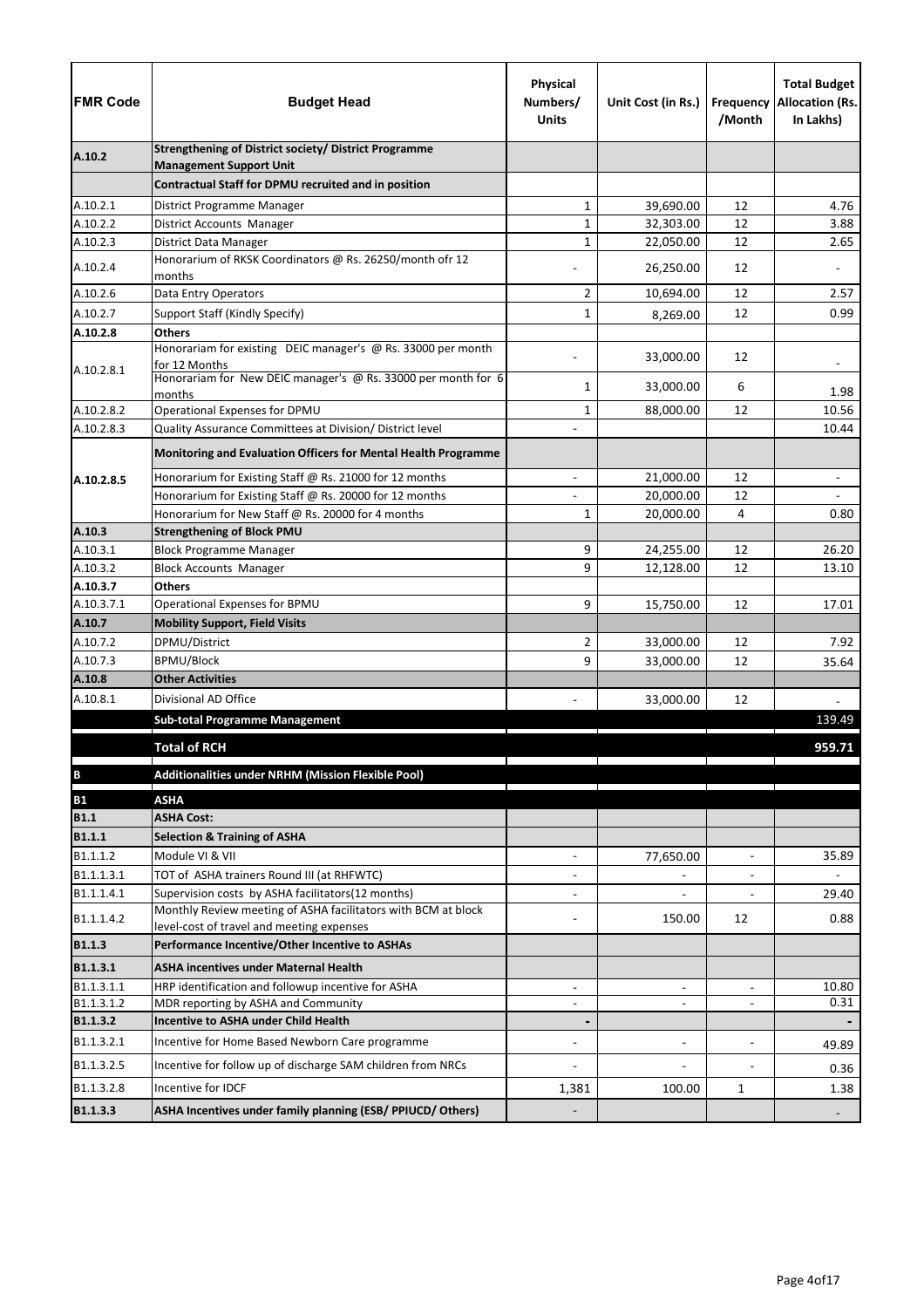| <b>FMR Code</b>       | <b>Budget Head</b>                                                                                                              | Physical<br>Numbers/<br><b>Units</b> | Unit Cost (in Rs.) | /Month                   | <b>Total Budget</b><br><b>Frequency Allocation (Rs.</b><br>In Lakhs) |
|-----------------------|---------------------------------------------------------------------------------------------------------------------------------|--------------------------------------|--------------------|--------------------------|----------------------------------------------------------------------|
| B1.1.3.3.1            | ASHA PPIUCD incentive for accompanying the client for PPIUCD<br>insertion (@ Rs. 150/ASHA/insertion)                            | 4,035                                | 150.00             | 1                        | 6.05                                                                 |
| B1.1.3.3.2            | ASHA PAIUCD incentive for accompanying the client for PAIUCD<br>insertion (@ Rs. 150/ASHA/insertion)                            | 24                                   | 150.00             | 1                        | 0.04                                                                 |
| B1.1.3.3.3            | ASHA incentive under ESB scheme for promoting spacing of births                                                                 | 5,628                                | 500.00             | 1                        | 28.14                                                                |
| B1.1.3.3.4            | ASHA Incentive under ESB scheme for promoting adoption of<br>limiting method upto two children                                  | 3,236                                | 1,000.00           | 1                        | 32.36                                                                |
| B.1.1.3.4             | ASHA Incentives (Rashtriya Kishor Swasthya Karyakram)                                                                           |                                      |                    |                          |                                                                      |
| B.1.1.3.4.2           | Incentive for mobilizing adolescents and community for AHD @ Rs.<br>200 per AHD for 2 times                                     |                                      | 200.00             | 2                        |                                                                      |
| B1.1.3.6              | <b>ASHA Incentives (other)</b>                                                                                                  |                                      |                    |                          |                                                                      |
| B1.1.3.6.1            | Incentives for routine activities                                                                                               |                                      | 1,000.00           | 12                       | 147.00                                                               |
| B1.1.3.6.4            | Incentive to ASHA Facilitator                                                                                                   |                                      | 300.00             | 12                       | 1.76                                                                 |
| B1.1.3.6.5            | Reimbursement of travel expenses for accompanying a women to<br>facility for surgical abortion (MVA/EVA)                        | 120                                  | 150.00             | 1                        | 0.18                                                                 |
| B1.1.3.6.6            | Reimbursement of travel expenses for accompanying a women to<br>facility for medical abortion.                                  | 120                                  | 225.00             | 1                        | 0.27                                                                 |
| B1.1.3.7              | Other (support provisions to ASHA such as uniform, diary, ASHA<br>Ghar etc.)                                                    |                                      |                    |                          |                                                                      |
| B1.1.3.7.1            | ASHA Divas/ Annual ASHA Samellan                                                                                                |                                      | $\blacksquare$     | $\overline{a}$           | 3.61                                                                 |
| B1.1.3.7.5            | <b>ASHA Uniform</b>                                                                                                             |                                      | $\blacksquare$     | $\overline{\phantom{0}}$ | 5.73                                                                 |
| B1.1.5                | <b>Human Resources</b>                                                                                                          |                                      |                    |                          |                                                                      |
| B1.1.5.1              | HR at State Level (PM HR only)<br>HR at District Level (District Community Process Manager) (PM HR                              |                                      | $\blacksquare$     |                          | $\blacksquare$                                                       |
| B1.1.5.2              | only)                                                                                                                           | 1                                    | 32,303.00          | 12                       | 3.88                                                                 |
| B1.1.5.3              | HR at Block Level (PM HR only)                                                                                                  | 18                                   |                    | $\blacksquare$           | 17.82                                                                |
| B1.1.5.4              | Mobility Costs for ASHA Resource Centre/ASHA Mentoring Group<br>(Kindly Specify)                                                |                                      |                    |                          | 0.10                                                                 |
|                       | <b>Sub-Total of ASHA</b>                                                                                                        |                                      |                    |                          | 375.85                                                               |
|                       |                                                                                                                                 |                                      |                    |                          |                                                                      |
|                       | Untied Funds/Annual Maintenance Grants / Corpus Grants to                                                                       |                                      |                    |                          |                                                                      |
| <b>B2</b><br>B2.1     | <b>HMS/RKS</b><br><b>District Hospitals</b>                                                                                     | $\blacksquare$                       | 1,000,000.00       | $\overline{a}$           | 10.00                                                                |
| <b>B2.3</b>           | <b>CHCs</b>                                                                                                                     |                                      | 500,000.00         |                          | 30.00                                                                |
| <b>B2.4</b>           | PHCs                                                                                                                            |                                      | 175,000.00         | $\blacksquare$           | 24.98                                                                |
| <b>B2.5</b>           | Sub Centres                                                                                                                     |                                      | 20000.00           |                          | 27.70                                                                |
| B2.6                  | <b>VHSC</b>                                                                                                                     |                                      |                    |                          | 28.75                                                                |
|                       | <b>Sub-Total of Untied Fund</b>                                                                                                 |                                      |                    |                          | 121.43                                                               |
|                       |                                                                                                                                 |                                      |                    |                          |                                                                      |
| B.4                   | <b>Hospital Strengthening</b>                                                                                                   |                                      |                    |                          |                                                                      |
| <b>B.4.1</b>          | Up gradation of CHCs, PHCs, Dist. Hospitals                                                                                     |                                      |                    |                          |                                                                      |
| B4.1.1                | District Hospitals (As per the DH Strengthening Guidelines)<br>Upgradation/ Renovation of CBNAAT site and Establishing of DRTBC |                                      |                    |                          |                                                                      |
| B4.1.1.2              | under RNTCP                                                                                                                     |                                      |                    |                          | 4.00                                                                 |
| B4.1.6                | <b>SDH</b>                                                                                                                      |                                      |                    |                          |                                                                      |
| B4.1.6.3              | Spill over of Ongoing Works                                                                                                     |                                      | 100000             | 1                        |                                                                      |
| <b>B.4.3</b>          | <b>Sub Centre Rent and Contingencies</b>                                                                                        |                                      |                    | $\Omega$                 | 0.33                                                                 |
|                       | <b>Sub-Total of Hospital Strenthening</b>                                                                                       |                                      |                    |                          | 4.33                                                                 |
| <b>B8</b>             | Panchayati Raj Institutions                                                                                                     |                                      |                    |                          |                                                                      |
| B8.3.3                | <b>VHSNC Register</b>                                                                                                           |                                      |                    |                          | 0.86                                                                 |
|                       | <b>Sub-Total of PRI</b>                                                                                                         |                                      |                    |                          | 0.86                                                                 |
|                       |                                                                                                                                 |                                      |                    |                          |                                                                      |
| <b>B9</b>             | <b>Mainstreaming of AYUSH</b>                                                                                                   |                                      |                    |                          |                                                                      |
| <b>B9.1</b><br>B9.1.1 | <b>Other Activities (Excluding HR)</b><br>Contigency for AYUSH wing                                                             | 1                                    | 20,000.00          | 1                        | 0.20                                                                 |
|                       |                                                                                                                                 |                                      |                    |                          |                                                                      |
|                       | <b>Sub-Total of AYUSH</b>                                                                                                       |                                      |                    |                          | 0.20                                                                 |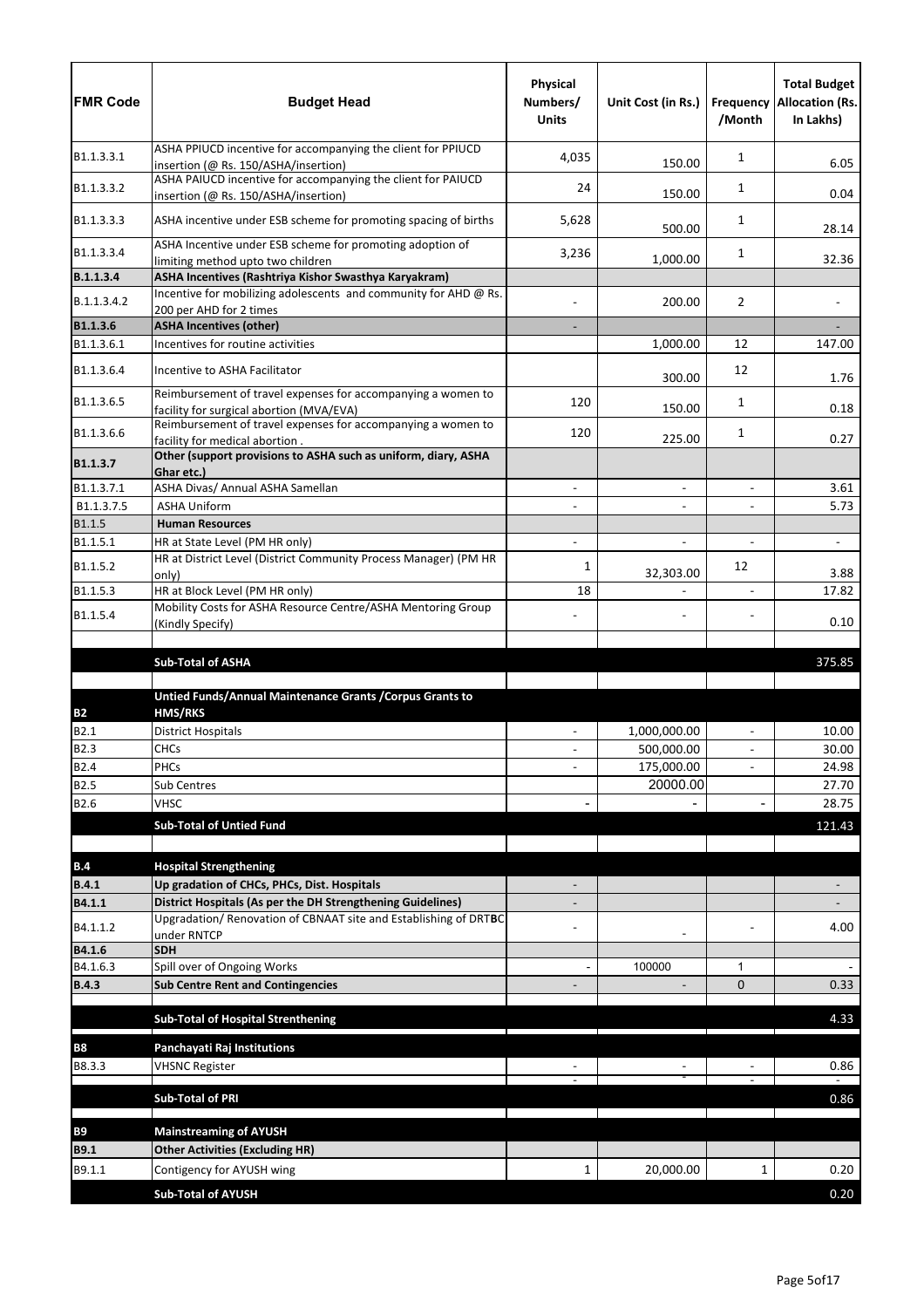| <b>FMR Code</b>            | <b>Budget Head</b>                                                                                                                                                                      | Physical<br>Numbers/<br><b>Units</b> | Unit Cost (in Rs.)       | Frequency<br>/Month | <b>Total Budget</b><br><b>Allocation (Rs.</b><br>In Lakhs) |
|----------------------------|-----------------------------------------------------------------------------------------------------------------------------------------------------------------------------------------|--------------------------------------|--------------------------|---------------------|------------------------------------------------------------|
|                            |                                                                                                                                                                                         |                                      |                          |                     |                                                            |
| <b>B10</b><br>B.10.3.3     | <b>IEC-BCC NRHM</b>                                                                                                                                                                     |                                      |                          |                     |                                                            |
| B.10.3.3.2                 | <b>BCC/IEC activities for FP</b><br><b>Inter Personal Communication</b>                                                                                                                 |                                      |                          |                     | 0.58                                                       |
| B.10.6.7                   | <b>Health Education and Publicity for NIDDCP</b>                                                                                                                                        | 1                                    | 10,000.00                | $\mathbf{1}$        | 0.10                                                       |
| B.10.6.9                   |                                                                                                                                                                                         |                                      |                          |                     |                                                            |
| B.10.6.9                   | IEC / BCC for NVBDCP                                                                                                                                                                    |                                      |                          |                     |                                                            |
| B.10.6.9.a                 | IEC/BCC for Malaria                                                                                                                                                                     | $\blacksquare$                       | $\blacksquare$           | $\blacksquare$      | 0.16                                                       |
| B.10.6.9.b                 | Dengue & Chikungunya                                                                                                                                                                    |                                      |                          |                     | 0.30                                                       |
| B.10.6.9.d                 | Specific IEC/BCC for Lymphatic Filariasis at State, District, PHC, Sub-<br>centre and village level including VHSC/GKs for<br>communitymobilization efforts to realize the desired drug |                                      |                          |                     | 0.32                                                       |
|                            | compliance of 85% during MDA.<br>IEC/BCC/Advocacy for Kalaazar                                                                                                                          |                                      |                          |                     |                                                            |
| B.10.6.10                  | IEC/BCC: Mass media, Outdoor media, Rural media, Advocacy<br>media for NLEP                                                                                                             | 1                                    | 98,000.00                | $\mathbf{1}$        | 0.98                                                       |
| B.10.6.12                  | IEC and community mobilization activities for NMHP                                                                                                                                      |                                      |                          |                     |                                                            |
| B.10.6.12.a                | Procuring/ translation of IEC material and distribution                                                                                                                                 |                                      |                          |                     | 2.00                                                       |
| B.10.6.12.b                | Awareness generation activities in the community, schools,                                                                                                                              |                                      |                          |                     | 2.00                                                       |
|                            | workplaces with community involvement                                                                                                                                                   |                                      |                          |                     |                                                            |
| B.10.6.14.1                | SBCC/IEC campaign                                                                                                                                                                       |                                      |                          |                     | -                                                          |
| B.10.6.14.1.a              | Development of posters/ stickers/ handouts/ wall paintings/<br>hoardings/local advt/etc. @ Rs. 3,00,000                                                                                 | 1                                    | 300,000.00               | 1                   | 3.00                                                       |
| B.10.6.14.1.b              | Places covered with hoardings/ bill boards/ signages etc. @ Rs.<br>2,00,000                                                                                                             | 1                                    | 200,000.00               | 1                   | 2.00                                                       |
| B.10.6.14.1.c              | Usage of Folk media such as Nukkad Natak/ mobile audio visual<br>services/ local radio etc. @ Rs. 1,00,000                                                                              | 1                                    | 100,000.00               | 1                   | 1.00                                                       |
| B.10.6.14.1.               | 1000 Printing of Challan Books @ Rs. 60 per book                                                                                                                                        | 1                                    | 60,000.00                | $\mathbf{1}$        | 0.60                                                       |
| B.10.6.14.2                | IEC/SBCC material used for patients counselling                                                                                                                                         | 1                                    | 40,000.00                | 1                   | 0.40                                                       |
| <b>B.10.7</b>              | Printing activities (please specify)                                                                                                                                                    |                                      |                          |                     |                                                            |
| B.10.7.1                   | Printing of MCP cards, safe motherhood booklets etc.                                                                                                                                    |                                      |                          |                     | 13.89                                                      |
| B.10.7.2                   | WIFS report Format (36 format per Upper Primary shool Inter<br>College and AWC                                                                                                          | 82116                                | 0.50                     | 1                   | 0.41                                                       |
| B.10.7.4                   | <b>Other printing</b>                                                                                                                                                                   |                                      |                          |                     |                                                            |
| B.10.7.4.1                 | NIPI report Format (36 format per Primary schoo)                                                                                                                                        | 45,252                               | 0.50                     | 1                   | 0.23                                                       |
|                            | AFHS Cards for CHCS level Clinic (2000 Cards/Clinic)                                                                                                                                    |                                      | 0.50                     | $\mathbf{1}$        |                                                            |
|                            | AFHS Cards for Medical College/Distt. hospital level Clinic (2000                                                                                                                       |                                      |                          | 1                   |                                                            |
| B.10.7.4.2                 | Cards/Clinic)                                                                                                                                                                           |                                      | 0.50                     |                     |                                                            |
|                            | AFHC Register @ Rs. 100/ per register for CHC Clinic                                                                                                                                    |                                      | 100.00                   | 1                   |                                                            |
|                            | AFHC Register @ Rs. 100/ per register for DC/MC Clinic                                                                                                                                  |                                      | 100.00                   | 1                   |                                                            |
|                            | <b>Printing of RBSK card and registers</b>                                                                                                                                              |                                      |                          |                     |                                                            |
|                            | No. of children in AWCs                                                                                                                                                                 | 101,723                              | 0.90                     | 2                   | 1.83                                                       |
|                            | No. of children in primary schools<br>(Class 1 to 5th)<br>No. of children in Upper primary schools                                                                                      | 71,761                               | 0.60                     | 1                   | 0.43                                                       |
| B.10.7.4.3                 | (Class 6 to 12th)                                                                                                                                                                       | 63,927                               | 0.60                     | 1                   | 0.38                                                       |
|                            | MHT Register for AWC                                                                                                                                                                    | 407                                  | 100.00                   | 1                   | 0.41                                                       |
|                            | MHT Register for School<br>(Class-1 to 12)                                                                                                                                              | 271                                  | 100.00                   | 1                   | 0.27                                                       |
|                            | RBSK Format (microplan, reporting) @ Rs. 2000/ per block                                                                                                                                | 9                                    | 2,000.00                 | $\mathbf{1}$        | 0.18                                                       |
| B.10.7.4.8<br>B.10.7.4.10  | Printing of IEC Materials and monitoring formats for IDCF<br>Printing and dissemination of Immunization cards, tally sheets,                                                            | $\overline{\phantom{a}}$             |                          | 1                   | 1.18                                                       |
|                            | monitoring forms etc.                                                                                                                                                                   |                                      |                          |                     | 5.60                                                       |
| B.10.7.4.12                | <b>MDR Format printing</b>                                                                                                                                                              |                                      | $\overline{\phantom{a}}$ |                     | 0.15                                                       |
| B.10.7.4.13                | Printing of Case Sheet under Maternal Health                                                                                                                                            |                                      |                          |                     | 1.90                                                       |
| B.10.7.4.14<br>B.10.7.4.15 | <b>IEC for NPCDCS</b>                                                                                                                                                                   | 1                                    | 500,000.00               | $\mathbf{1}$        | 5.00                                                       |
|                            | Printing of HBNC Monitoring format for 6 & 7 module trained ASHA                                                                                                                        |                                      |                          | $\mathbf{1}$        | 2.02                                                       |
|                            | <b>Sub-Total of IEC/BCC</b>                                                                                                                                                             |                                      |                          |                     | 47.33                                                      |
|                            |                                                                                                                                                                                         |                                      |                          |                     |                                                            |
| <b>B14</b>                 | Innovations (if any)                                                                                                                                                                    |                                      |                          |                     |                                                            |
| B14.6                      | Religious and Community Leaders Meet                                                                                                                                                    | $\mathbf{1}$                         | 10,000.00                | $\mathbf{1}$        | 0.10                                                       |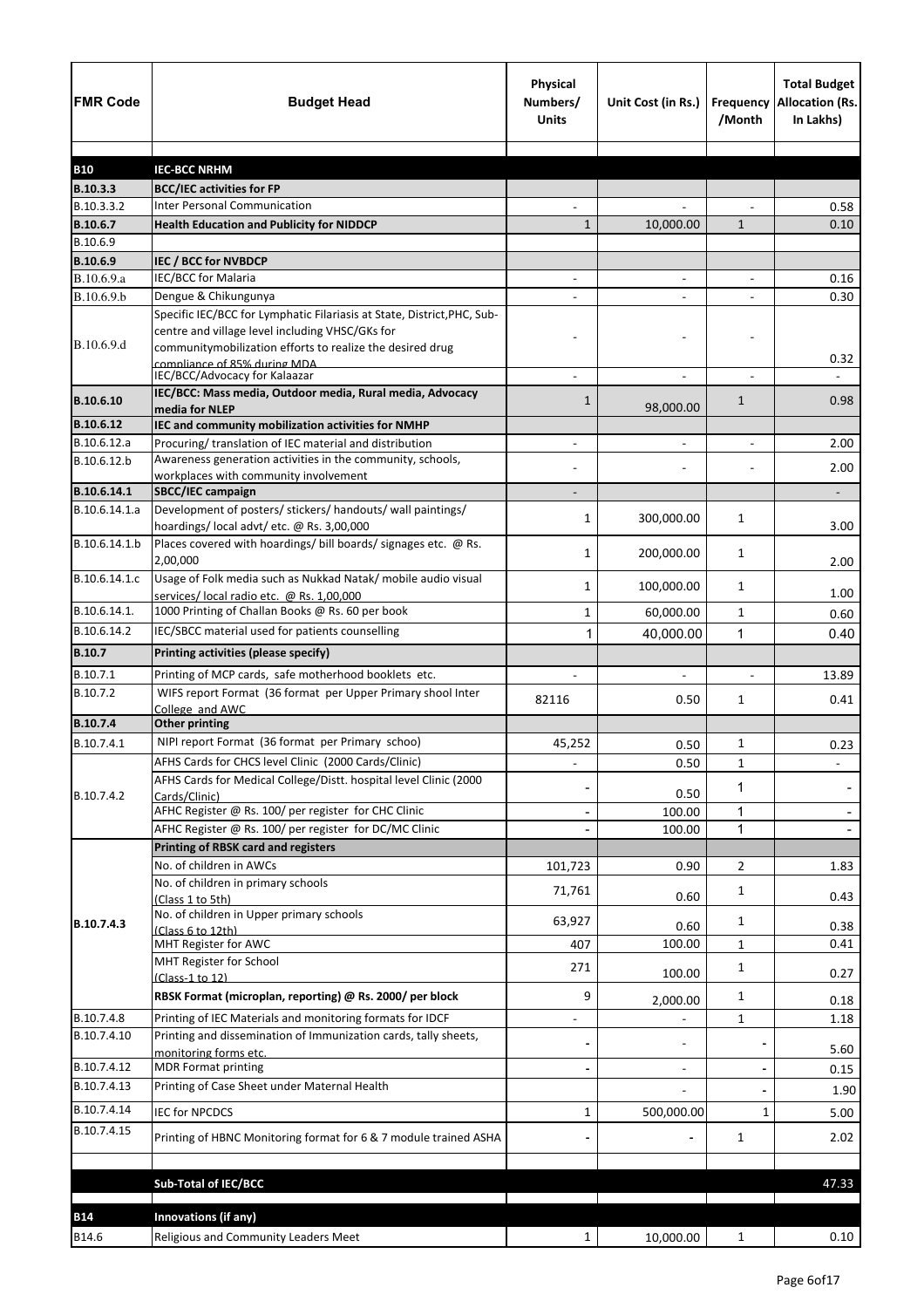| <b>FMR Code</b>             | <b>Budget Head</b>                                                                   | Physical<br>Numbers/<br><b>Units</b> | Unit Cost (in Rs.)       | Frequency<br>/Month | <b>Total Budget</b><br><b>Allocation (Rs.</b><br>In Lakhs) |
|-----------------------------|--------------------------------------------------------------------------------------|--------------------------------------|--------------------------|---------------------|------------------------------------------------------------|
| B14.7                       | Procurement of equipment for PICU Dr SPM Hospital, Lucknow                           |                                      |                          | 1                   |                                                            |
| B14.10                      | Establishment of Divisional Monitoring & Evaluation Hub (M&E<br>Hub)                 |                                      |                          |                     |                                                            |
| B14.11                      | Rogi Sahayata Kendra                                                                 |                                      |                          |                     |                                                            |
| B14.12                      | AAA Platform - Monitoring & Microplanning meeting<br>for frontline workers           |                                      |                          |                     |                                                            |
|                             | Establishment of Mini Skill Lab @ Rs. 77000/MSL                                      |                                      | 77,000.00                | 1                   |                                                            |
| B14.22                      | Training Strategy for Village Health and Nutrition Days (VHNDs)                      |                                      |                          |                     | 4.66                                                       |
| B14.25                      | Free Transport Facilities to PLHIV(People Living with HIV) for                       |                                      |                          |                     | 0.49                                                       |
| B14.28                      | treatment<br>Comprehensive Primary Health Care - District-Shrawasti-Block-<br>Srisia |                                      |                          |                     |                                                            |
| B14.29                      | Swasthya Ganv Khushal Ganv                                                           |                                      |                          |                     | 0.75                                                       |
| B14.35                      | Misoprost Distribution for Home Deliveries                                           |                                      |                          |                     |                                                            |
|                             |                                                                                      |                                      |                          |                     |                                                            |
|                             | <b>Sub-Total of Innovation</b>                                                       |                                      |                          |                     | 6.00                                                       |
| <b>B15</b>                  | <b>Planning, Implementation and Monitoring</b>                                       |                                      |                          |                     |                                                            |
| <b>B15.2</b>                | <b>Quality Assurance &amp; Grievance Redressal</b>                                   |                                      |                          |                     |                                                            |
|                             | <b>Quality Assurance</b>                                                             |                                      |                          |                     |                                                            |
| B15.2.2                     | District Quality Assurance Unit (excluding HR) (Operational cost,                    |                                      |                          |                     | 2.12                                                       |
| B15.2.4                     | review meeting)<br>Quality Assurance Implementation (for traversing gaps)            |                                      |                          |                     |                                                            |
|                             | Quality Assurance Assessment (State & district Level assessment                      |                                      |                          |                     |                                                            |
| B15.2.5                     | cum Mentoring Visit) certification & re certification (State &<br>National Level)    |                                      |                          |                     | 2.70                                                       |
| B15.2.7                     | <b>Kayakalp</b>                                                                      |                                      |                          |                     |                                                            |
| B15.2.7.1                   | <b>Kayakalp Trainings</b>                                                            | $\blacksquare$                       | $\blacksquare$           | $\overline{a}$      | 1.57                                                       |
| B15.2.7.2<br>B15.2.7.4      | Assessments<br>Support for Implementation of Kayakalp                                |                                      |                          |                     | 1.40<br>3.20                                               |
| B15.2.7.6                   | Swachh Swasth Sarvatra                                                               |                                      |                          |                     |                                                            |
|                             | <b>Sub-Total of Quality Assurance</b>                                                |                                      |                          |                     | 10.99                                                      |
|                             |                                                                                      |                                      |                          |                     |                                                            |
| <b>B15.3</b>                | <b>Monitoring and Evaluation</b>                                                     |                                      |                          |                     |                                                            |
| <b>B15.3.1</b><br>B15.3.1.2 | <b>HMIS</b>                                                                          |                                      |                          | $\overline{a}$      |                                                            |
| B15.3.1.5                   | Data Entry Operators at Block level<br><b>Mobility Support for HMIS &amp; MCTS</b>   | $\blacksquare$                       | $\blacksquare$           |                     | 15.12                                                      |
| B15.3.1.5.2                 | Mobility Support for HMIS & MCTS at District level                                   | $\overline{a}$                       | $\overline{\phantom{a}}$ | $\blacksquare$      | 0.32                                                       |
| B15.3.1.6                   | Printing of HMIS Formats                                                             |                                      | $\overline{\phantom{a}}$ |                     | 0.54                                                       |
| B15.3.2                     | <b>MCTS</b>                                                                          |                                      |                          |                     |                                                            |
| B15.3.2.1                   | Printing of RCH Registers                                                            | ÷                                    | $\blacksquare$           | $\overline{a}$      | 4.27                                                       |
| B15.3.2.2                   | Printing of MCTS follow-up formats/ services due list/ work plan                     |                                      | $\overline{\phantom{a}}$ |                     | 0.50                                                       |
| B15.3.2.5                   | AMC of Computer/Printer/UPS                                                          | $\overline{a}$                       | $\overline{\phantom{a}}$ | $\overline{a}$      | 0.84                                                       |
| B15.3.2.7<br>B15.3.2.12     | Internet Connectivity through LAN / data card<br>Other office expenditure            | ۰                                    | $\blacksquare$           | $\overline{a}$      | 1.44<br>1.86                                               |
|                             | <b>Sub-Total of HMIS/MCTS</b>                                                        |                                      |                          |                     | 24.89                                                      |
|                             |                                                                                      |                                      |                          |                     |                                                            |
| <b>B.16</b>                 | <b>PROCUREMENT</b>                                                                   |                                      |                          |                     |                                                            |
| <b>B16.1</b>                | <b>Procurement of Equipment</b>                                                      |                                      |                          |                     |                                                            |
| B16.1.1<br>B16.1.1.3        | Procurement of equipment: MH<br><b>Others</b>                                        |                                      |                          |                     |                                                            |
| B16.1.1.3.2                 | VDRL rotator for Syphilis screening                                                  | 6                                    | 14,000.00                | $\mathbf{1}$        | 0.84                                                       |
| B16.1.1.3.5                 | Safe Dilivery kit for Diliveries of HIV infected pregnant women                      |                                      |                          |                     | 0.72                                                       |
|                             | Detection and treatment of High Risk Pregnant Women due to                           |                                      |                          |                     |                                                            |
| B16.1.1.3.9                 | anaemia using Haemoglobin auto-analyser in VHND sessions in 25<br><b>HPDs</b>        |                                      |                          |                     |                                                            |
| B16.1.2                     | Procurement of equipment: CH                                                         |                                      |                          |                     |                                                            |
| B16.1.2.1                   | Furniture, Furnishing and Equipment                                                  |                                      | $\overline{\phantom{a}}$ | 1                   |                                                            |
| B16.1.2.9                   | Procurement of equipment for SNCU in Medical Collage / DWH                           |                                      |                          |                     |                                                            |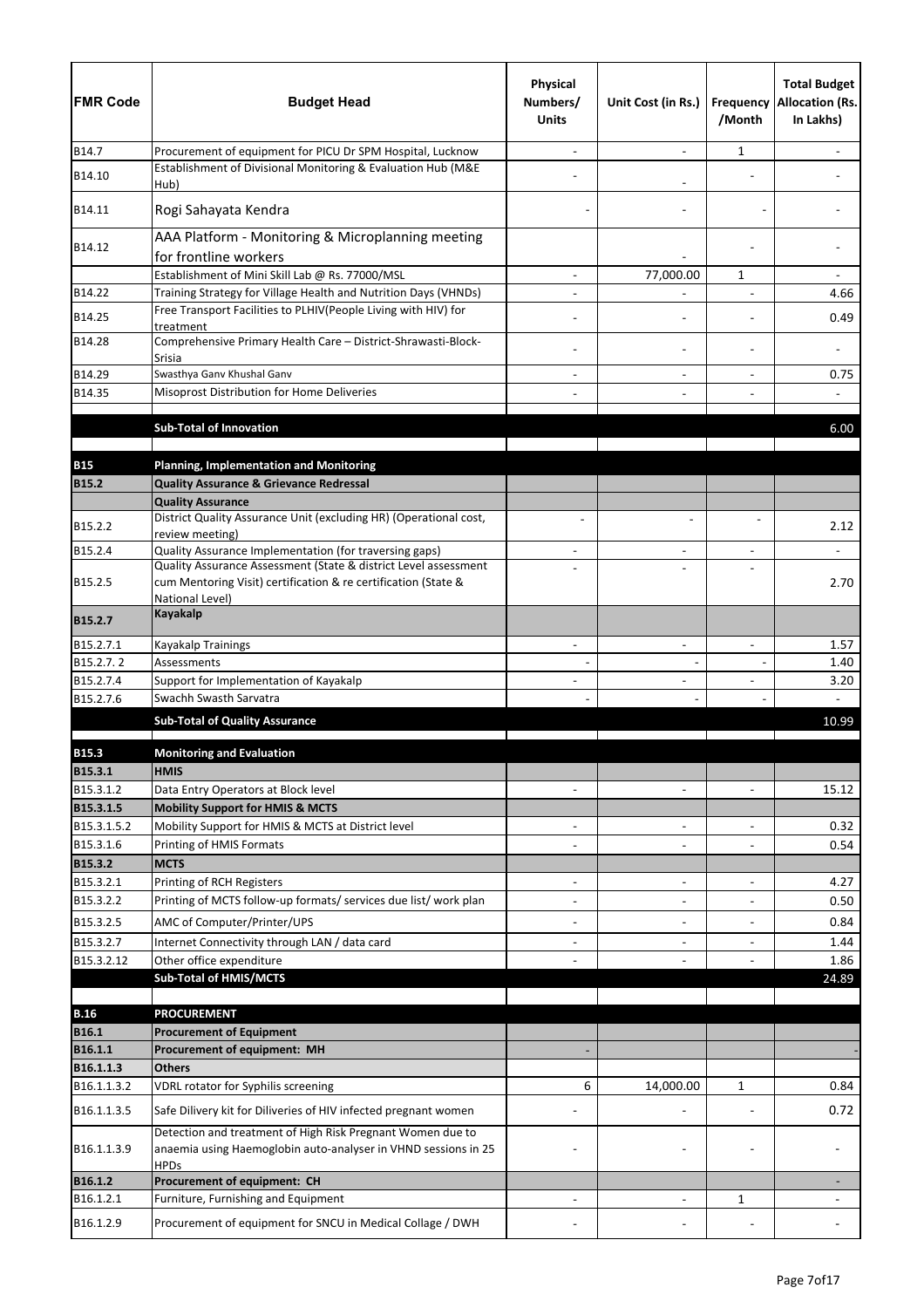| <b>FMR Code</b>         | <b>Budget Head</b>                                                                | <b>Physical</b><br>Numbers/<br><b>Units</b> | Unit Cost (in Rs.)       | Frequency<br>/Month      | <b>Total Budget</b><br><b>Allocation (Rs.</b><br>In Lakhs) |
|-------------------------|-----------------------------------------------------------------------------------|---------------------------------------------|--------------------------|--------------------------|------------------------------------------------------------|
| B16.1.6.3               | <b>Equipments for RBSK</b>                                                        |                                             |                          |                          |                                                            |
| B16.1.6.3.5             | Data card internet connection for laptops and DEIC and rental                     | 18                                          | 500.00                   | 12                       | 1.08                                                       |
| B16.1.10                | <b>Procurement of Equipments RNTCP (CBNAAT)</b>                                   |                                             | 190,000.00               | $\mathbf{1}$             |                                                            |
|                         | <b>Sub-Total of Equipments</b>                                                    |                                             |                          |                          | 2.64                                                       |
|                         |                                                                                   |                                             |                          |                          |                                                            |
| <b>B.16.2</b>           | <b>Procurement of Drugs and supplies</b>                                          |                                             |                          |                          |                                                            |
| <b>B.16.2.1</b>         | Drugs & supplies for MH                                                           |                                             |                          |                          |                                                            |
| B.16.2.1.3              | <b>Others</b>                                                                     |                                             |                          |                          |                                                            |
| B.16.2.1.3.1            | JSSK drugs and consumables                                                        |                                             |                          |                          | 180.79                                                     |
|                         | Whole blood finger prick test for HIV                                             |                                             |                          |                          |                                                            |
| B.16.2.1.5              | Refrigerator & operational cost under Cold chain management                       |                                             | $\overline{\phantom{a}}$ |                          | 3.75                                                       |
|                         | Consumables for ICTC/ PPTCT Centers                                               |                                             |                          |                          | 7.80                                                       |
| <b>B.16.2.2</b>         | Drugs & supplies for CH                                                           |                                             |                          |                          |                                                            |
| B.16.2.2.2              | Vitamin A syrup                                                                   |                                             | $\qquad \qquad -$        |                          | 4.28                                                       |
| B.16.2.2.6              | Procurement of ORS for IDCF program                                               | 182,596                                     | 1.94                     | $\mathbf{1}$             | 3.54                                                       |
| <b>B.16.2.4</b>         | <b>Supplies for IMEP</b>                                                          |                                             |                          |                          |                                                            |
| B.16.2.4.1              | Biomedical waste management - District level                                      | $\overline{\phantom{a}}$                    | $\overline{\phantom{0}}$ | $\overline{\phantom{a}}$ | 3.61                                                       |
| B.16.2.4.2              | Biomedical waste management - CHC/PHC level                                       |                                             | 13,109.00                | 12                       | 3.15                                                       |
| B.16.2.4.3              | Cleaning/washing, house-keeping and laundry management -<br><b>District level</b> |                                             |                          |                          | 58.20                                                      |
| B.16.2.4.4              | Cleaning/washing, house-keeping and laundry management -<br><b>CHC/PHC level</b>  |                                             |                          |                          | 15.79                                                      |
| B.16.2.4.7              | <b>Cleanliness of Sub Centres</b>                                                 |                                             |                          |                          | 16.62                                                      |
| <b>B.16.2.6</b>         | National Iron Plus Initiative and National Deworming Day (Drugs<br>& Supplies)    |                                             |                          |                          |                                                            |
| B.16.2.6.1              | Children (6m - 60months)                                                          |                                             |                          |                          |                                                            |
| B.16.2.6.1.a            | IFA syrups (with auto dispenser)                                                  | 207,200                                     | 7.99                     | $\mathbf{1}$             | 16.56                                                      |
| B.16.2.6.2              | Children 5 - 10 years                                                             |                                             |                          |                          |                                                            |
| B.16.2.6.2.a            | IFA tablets (IFA WIFS Junior tablets- pink sugar coated)                          | 3,553,236                                   | 0.18                     | $\mathbf{1}$             | 6.47                                                       |
| B.16.2.6.3              | <b>WIFS (10-19 years)</b>                                                         |                                             |                          |                          |                                                            |
| B.16.2.6.3.a            | IFA tablets @ Rs. 1.41/10 tables                                                  | 5,147,555                                   | 0.14                     | 1                        | 7.26                                                       |
| <b>B.16.2.7</b>         | <b>Drugs &amp; supplies for RBSK</b>                                              |                                             |                          |                          |                                                            |
| B.16.2.7.1              | Medicine for Mobile Health Team @Rs. 5000/MHT                                     | 18                                          | 5,000.00                 | 1                        | 0.90                                                       |
| <b>B.16.2.8</b>         | <b>Drugs &amp; supplies for AYUSH</b>                                             | 30                                          | 50,000.00                | $\mathbf{1}$             | 15.00                                                      |
| B.16.2.10.3             | <b>Procurement of ASHA HBNC Kit</b>                                               |                                             |                          |                          |                                                            |
| B.16.2.10.3.1.1 New Kit |                                                                                   |                                             | 150.00                   | $\mathbf{1}$             |                                                            |
| B.16.2.11.4             | <b>Drugs and Consumables for NPCB</b>                                             |                                             |                          |                          |                                                            |
| B.16.2.11.3             | Cash grant for decentralized commodities for NVBDCP                               |                                             |                          | $\overline{a}$           | 8.71                                                       |
| B.16.2.11.5             | Drugs and Consumables for NMHP                                                    |                                             | 1,000,000.00             | $\mathbf{1}$             | 10.00                                                      |
| B.16.2.11.7             | Pharmacological Treatment @ 2,00,000/District (Procurement of                     | 1                                           | 200,000.00               | $\mathbf{1}$             | 2.00                                                       |
| B.16.2.11.8             | Medicine & Consumables for TCC)<br>Laboratories, Drugs & Consumables under NPCDCS |                                             |                          |                          |                                                            |
| B.16.2.11.8.a           | District NCD Clinic                                                               | $\mathbf{1}$                                | 1,200,000.00             | $\mathbf{1}$             | 12.00                                                      |
| B.16.2.11.8.b           | District CCU/ICU & Cancer Care                                                    |                                             | 500,000.00               | $\mathbf{1}$             |                                                            |
| B.16.2.11.8.c           | CHC N C D Clinic                                                                  | 6                                           | 200,000.00               | 1                        | 12.00                                                      |
| B.16.2.11.8.d           | Glucostrips, Lancets-PHC level                                                    | 30                                          | 25,000.00                | 1                        | 7.500                                                      |
| B.16.2.11.8.e           | Glucostrips, Lancets-Sub-Centre level                                             | 286                                         | 25,000.00                | $\mathbf{1}$             | 71.50                                                      |
| B.16.2.11.9             | Material & Supplies: NLEP(Supportive drugs, lab. reagents &                       | 1                                           | 68,000.00                | $\mathbf{1}$             | 0.68                                                       |
| B.16.2.11.10            | equipments and printing works)<br>Drigs for Palliative Care @ Rs. 50000/Distict   | $\mathbf{1}$                                |                          | $\mathbf{1}$             |                                                            |
| B.16.2.11.11            | Drugs for RNTCP                                                                   |                                             | 500,000.00               |                          | 5.00<br>2.12                                               |
|                         | <b>Sub-total of Drugs</b>                                                         |                                             |                          |                          | 475.22                                                     |
|                         | <b>Sub total of Procurement</b>                                                   |                                             |                          |                          | 477.86                                                     |
|                         |                                                                                   |                                             |                          |                          |                                                            |
| <b>B.17</b>             | <b>Drug Ware Housing</b>                                                          |                                             |                          |                          |                                                            |
| B.17.1.1                | Human Resources (Regional Drug Ware House)                                        |                                             |                          |                          |                                                            |
| B.17.1.1                | Human Resources (District Drug Ware House)                                        |                                             |                          |                          | 3.38                                                       |
| B.17.1.2                | <b>Others (Oprational Expences)</b>                                               |                                             |                          |                          |                                                            |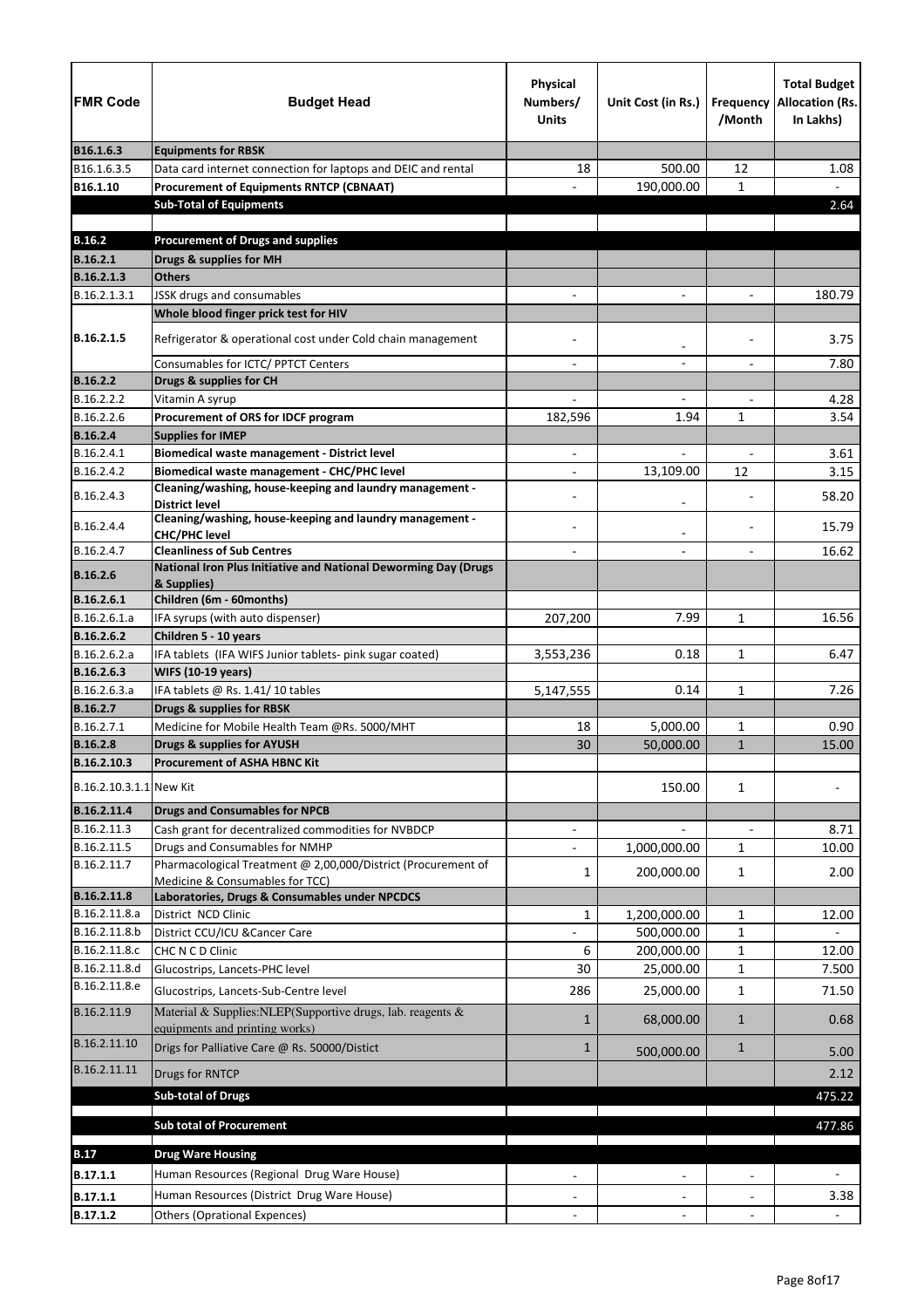| <b>FMR Code</b> | <b>Budget Head</b>                                                                                                                                               | Physical<br>Numbers/<br><b>Units</b> | Unit Cost (in Rs.) | <b>Frequency</b><br>/Month | <b>Total Budget</b><br><b>Allocation (Rs.</b><br>In Lakhs) |
|-----------------|------------------------------------------------------------------------------------------------------------------------------------------------------------------|--------------------------------------|--------------------|----------------------------|------------------------------------------------------------|
| B.17.3.3        | District Drugwaare House, Regional Drug Ware House and<br>Tranportation of drug and medical supplies from district Drugware<br>houses to Govt. Health Facilities |                                      |                    |                            | 0.60                                                       |
|                 | <b>Sub-total of Drug Ware Housing</b>                                                                                                                            |                                      |                    |                            | 3.98                                                       |
| <b>B.18</b>     | New Initiatives/ Strategic Interventions                                                                                                                         |                                      |                    |                            |                                                            |
| B18.4.4         | 7+ Strategy                                                                                                                                                      |                                      |                    |                            |                                                            |
|                 |                                                                                                                                                                  |                                      |                    |                            |                                                            |
| <b>B22</b>      | <b>Support Services</b><br>Honorarium of HR working BRD Medical College-Support                                                                                  |                                      |                    |                            |                                                            |
| B22.3           | <b>Strengthening NVBDCP</b>                                                                                                                                      |                                      |                    |                            |                                                            |
| B22.4           | <b>Support Strengthening RNTCP</b>                                                                                                                               |                                      |                    |                            |                                                            |
|                 | <b>Sub-total of Support Services</b>                                                                                                                             |                                      |                    |                            |                                                            |
| <b>B.23</b>     | Other Expenditures (Power Backup, Convergence etc.)                                                                                                              |                                      |                    |                            |                                                            |
| B.23.2          | PoL for generator at District level hospital                                                                                                                     |                                      |                    |                            | 8.40                                                       |
| B.23.3          | PoL for generator at CHCs/Block level PHCs delivery point                                                                                                        |                                      |                    |                            | 21.00                                                      |
|                 | Sub-total of POL / Power Backup                                                                                                                                  |                                      |                    |                            | 29.40                                                      |
|                 |                                                                                                                                                                  |                                      |                    |                            |                                                            |
| <b>B.24</b>     | Collaboration with Medical Colleges and Knowledge partners                                                                                                       |                                      |                    |                            |                                                            |
|                 | Honorarium of HR at Pediatric Cardiac Surgury unit- AMU                                                                                                          |                                      |                    |                            |                                                            |
| <b>B.27</b>     | National Program for Palliative Care (New Initiatives under NCD)                                                                                                 |                                      |                    |                            |                                                            |
|                 |                                                                                                                                                                  |                                      |                    |                            |                                                            |
| <b>B.27.1</b>   | <b>District Hospital Recurring</b><br>Training of PHC Medical Officers, nurses, Paramedical Workers &                                                            |                                      |                    |                            |                                                            |
| B.27.1.2        | Other Health Staff                                                                                                                                               | 1                                    | 200,000.00         | 1                          | 2.00                                                       |
| <b>B.30</b>     | <b>Human Resources</b>                                                                                                                                           |                                      |                    |                            |                                                            |
| <b>B.30.1</b>   | <b>Nurses and Paramedical Staff</b>                                                                                                                              |                                      |                    |                            |                                                            |
| B.30.1.1        | <b>ANMs</b>                                                                                                                                                      |                                      |                    |                            | 69.86                                                      |
|                 | <b>Community Nurse (Case Manager) for Mental Health Programme</b>                                                                                                |                                      |                    |                            |                                                            |
|                 | Honorarium for Existing Staff @ Rs. 25000 for 12 months                                                                                                          |                                      | 25,000.00          | 12                         |                                                            |
|                 | Honorarium for Existing Staff @ Rs. 25000 for 4 months                                                                                                           | 1                                    | 25,000.00          | 4                          | 1.00                                                       |
|                 | <b>GNM under NPCDCS Programme</b>                                                                                                                                |                                      |                    |                            |                                                            |
|                 | Honorarium for 2 GNM for 12 months at Distt. NCD Clinic                                                                                                          |                                      |                    | 12                         | 4.43                                                       |
|                 | Honorarium for 4 GNM for 12 months at District CCU & Cancer<br>Care Units                                                                                        |                                      |                    | 12                         |                                                            |
|                 | Honorarium for GNM @ Rs. 18000/months at CHC NCD Clinics                                                                                                         | 2                                    | 18,000.00          | 12                         | 4.32                                                       |
| B.30.1.2        | Honorarium for GNM @ Rs. 18900/month at CHC NCD Clinics                                                                                                          | 4                                    | 18,900.00          | 12                         | 9.07                                                       |
|                 | Honorarium of Staff Nurse @ 18000/PM for each CHC<br>(Population based screeing in five districts and CoPD)                                                      | 30                                   | 18,000.00          | 12                         | 64.80                                                      |
|                 | <b>GNM under NPHE Programme</b>                                                                                                                                  |                                      |                    |                            |                                                            |
|                 | Honorarium for Nurse @ Rs. 21000 /month for 12 months at Distt.<br>Hospital                                                                                      |                                      | 21,000.00          | 12                         |                                                            |
|                 | Honorarium for Nurse @ Rs. 20000 /month for 12 months at                                                                                                         | 6                                    | 20,000.00          | 12                         |                                                            |
|                 | Distt. Hospital                                                                                                                                                  |                                      |                    |                            | 14.40                                                      |
|                 | Nurse under NPHE Programme                                                                                                                                       | 4                                    | 19,060.00          | 12                         | 9.15                                                       |
|                 | <b>Staff Nurses</b>                                                                                                                                              |                                      |                    |                            | 139.89                                                     |
|                 | <b>Laboratory Technicians</b>                                                                                                                                    |                                      |                    |                            |                                                            |
|                 | <b>Under NPCDCS Programe</b><br>Technician @ 18,900 /months for 12 months under NPCDCS                                                                           |                                      |                    |                            |                                                            |
|                 | Programe at district NCD Clinic                                                                                                                                  | 1                                    | 18,900.00          | 12                         | 2.27                                                       |
| B.30.1.4        | Technician @ 18,000 /months for 12 months at district NCD Clinic                                                                                                 |                                      | 18,000.00          | 12                         |                                                            |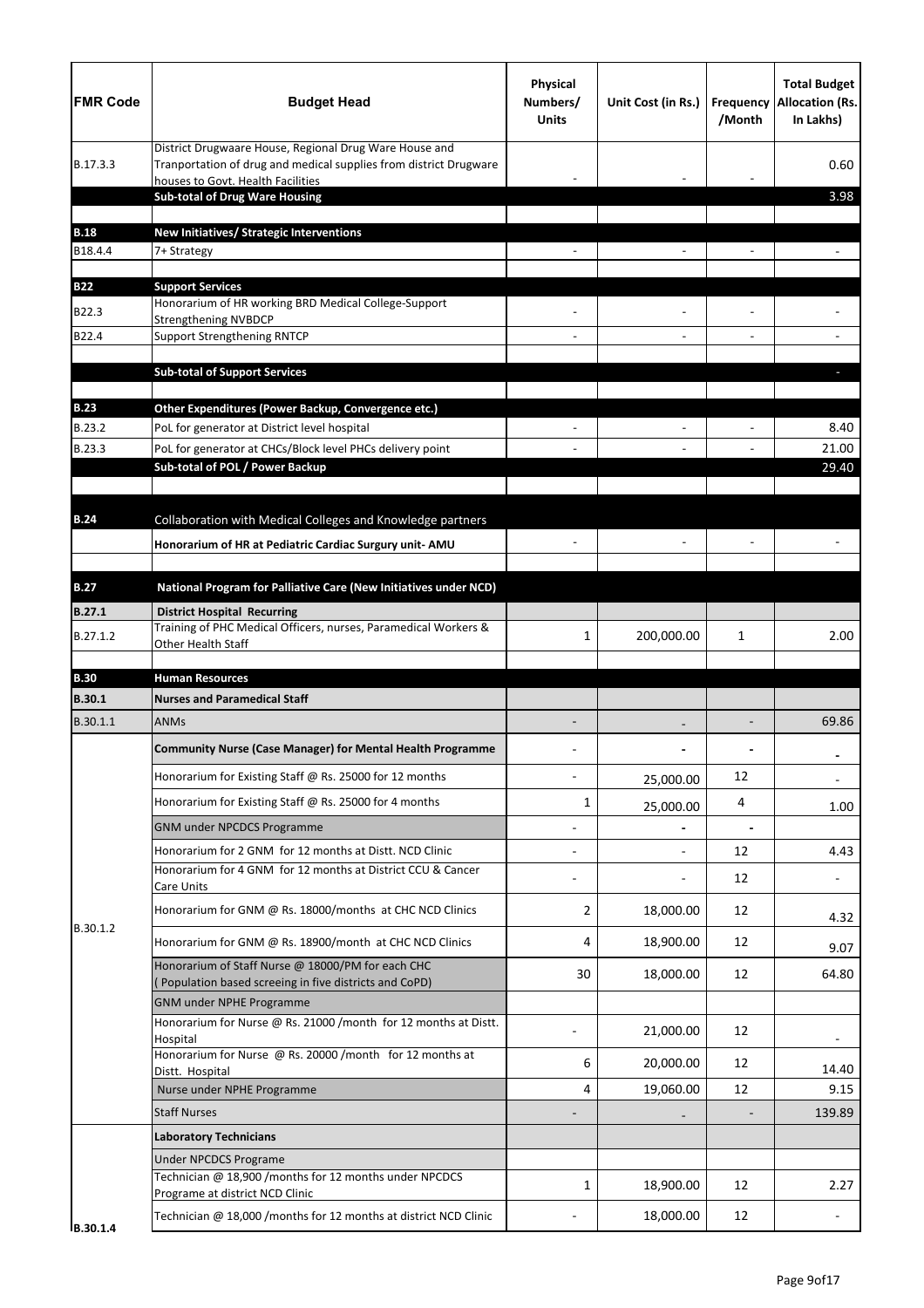| <b>FMR Code</b>      | <b>Budget Head</b>                                                                                                        | Physical<br>Numbers/<br><b>Units</b> | Unit Cost (in Rs.) | <b>Frequency</b><br>/Month | <b>Total Budget</b><br><b>Allocation (Rs.</b><br>In Lakhs) |
|----------------------|---------------------------------------------------------------------------------------------------------------------------|--------------------------------------|--------------------|----------------------------|------------------------------------------------------------|
|                      | Technician @ 18,900 /months for 12 months at CHC NCD Clinics                                                              | 5                                    | 18,900.00          | 12                         | 11.34                                                      |
|                      | Technician @ 18,000 /months for 12 months at CHC NCD Clinics                                                              | 1                                    | 18,000.00          | 12                         | 2.16                                                       |
|                      | Laboratory Technicians Under RNTCP                                                                                        |                                      |                    |                            | 32.35                                                      |
|                      | Laboratory Technicians for District Hospital and CHCs                                                                     | 1                                    | 14,443.00          | 12                         | 1.73                                                       |
| B.30.1.8             | Radiographer / X Ray Techinician                                                                                          | 1                                    | 14,443.00          | 12                         | 1.73                                                       |
|                      | Physiotherapist/ Occupational Therapist                                                                                   |                                      |                    |                            |                                                            |
|                      | Physiotherapist/ Occupational Therapist under NPCDCS<br>Programme                                                         |                                      |                    |                            | 2.52                                                       |
| B.30.1.9             | Physiotherapist/ Occupational Therapist @ Rs. 21000/month<br>under NPHE Programme                                         |                                      | 21,000.00          | 12                         | $\overline{\phantom{a}}$                                   |
|                      | Physiotherapist/ Occupational Therapist @ Rs. 20000/month<br>under NPHE Programme                                         | 1                                    | 20,000.00          | 12                         | 2.40                                                       |
|                      | Others (Psychiatric Nurse, Community Health Worker, PMW, TB<br>HV)                                                        |                                      |                    |                            |                                                            |
|                      | <b>Psychiatric Nurse for Mental Health Programme</b>                                                                      |                                      |                    |                            |                                                            |
| B.30.1.11            | Honorarium for Existing Staff @ Rs. 40000 for 12 months                                                                   |                                      | 40,000.00          | 12                         | $\qquad \qquad \blacksquare$                               |
|                      | Honorarium for Existing Staff @ Rs. 43000 for 12 months                                                                   |                                      | 42,000.00          | 12                         |                                                            |
|                      | Honorarium for New Staff @ Rs. 40000 for 4 months                                                                         | 1                                    | 40,000.00          | $\overline{4}$             | 1.60                                                       |
|                      | <b>PMW under NLEP</b>                                                                                                     | 9                                    | 18,480.00          | 12                         | 19.96                                                      |
| <b>B.30.2</b>        | <b>Specialists</b>                                                                                                        |                                      |                    |                            |                                                            |
| B.30.2.1             | <b>Obstetricians and Gynaecologists</b>                                                                                   |                                      |                    | $\overline{\phantom{a}}$   | 19.20                                                      |
| B.30.2.3<br>B.30.2.4 | Anaesthetists<br>Honorarium of Consultant Medicine @ Rs. 80000/months for 12                                              | 2                                    | 80,000.00          | 12                         | 9.60                                                       |
|                      | months under NPHE Programme                                                                                               |                                      |                    |                            | 19.20                                                      |
| <b>B.30.3</b>        | <b>Other Specialists</b>                                                                                                  |                                      |                    |                            |                                                            |
|                      | Physician<br>Doctor General Physician @ 60,000 P.M. for 12 months for NPCDCS                                              |                                      |                    |                            |                                                            |
| B.30.3.1             | programme                                                                                                                 | 1                                    | 60,000.00          | 12                         | 7.20                                                       |
|                      | Honorarium of Pallaiative Care Physician @ Rs. 90000/month for 12<br>month under NPPC                                     | 1                                    | 90,000.00          | 12                         | 10.80                                                      |
|                      | Psychiatrists                                                                                                             |                                      |                    |                            |                                                            |
| B.30.3.2             | Psychiatric Consultant for Mental Health Programme<br>Honorarium for Existing Psychiatric Consultant @ Rs. 1.00 lakhs for |                                      |                    |                            |                                                            |
|                      | 12 months<br>Honorarium for New Psychiatric Consultant Psychiatric Consultant                                             |                                      | 100,000.00         | 12                         |                                                            |
|                      | @ Rs. 1.00 lakhs for 4 months                                                                                             | 1                                    | 100,000.00         | 4                          | 4.00                                                       |
| B.30.3.7             | Microbiologists                                                                                                           |                                      |                    |                            |                                                            |
|                      | District Microbiologist at District labs under IDSP                                                                       |                                      |                    |                            |                                                            |
| B.30.3.9             | Others                                                                                                                    |                                      |                    |                            |                                                            |
|                      | Specialist-Cardiology/General Medicine @ 80,000 P.M. for 12<br>months                                                     |                                      | 80,000.00          | 12                         |                                                            |
| <b>B.30.4</b>        | <b>Dental Staff</b>                                                                                                       |                                      |                    |                            |                                                            |
| B.30.4.1             | <b>Dental Surgeons</b>                                                                                                    | 1                                    | 41,895.00          | 12                         | 5.03                                                       |
|                      | <b>Medical Officers</b>                                                                                                   |                                      |                    |                            | 21.60                                                      |
| <b>B.30.5</b>        | Honorarium of General Physician at CHC NCD Clinics @<br>60,000/month for 12 months under NPCDCS Programme                 | 6                                    | 60,000.00          | 12                         | 43.20                                                      |
|                      | Honorarium of Mos at DTC/DRTBC/Medical College under RNTCP                                                                |                                      |                    |                            | 7.20                                                       |
| <b>B.30.6</b>        | <b>AYUSH Staff</b>                                                                                                        |                                      |                    |                            |                                                            |
| B.30.6.1             | <b>AYUSH MOs</b>                                                                                                          | 30                                   | 29,106.00          | 12                         | 104.78                                                     |
| B.30.6.2             | Pharmacist - AYUSH                                                                                                        | 13                                   | 10,915.00          | 12                         | 17.03                                                      |
| B.30.6.3             | Others (Panchkarma Unit)                                                                                                  |                                      |                    | 1                          |                                                            |
| B.30.7.1             | <b>HR under RBSK</b>                                                                                                      |                                      |                    |                            |                                                            |
|                      |                                                                                                                           |                                      |                    |                            |                                                            |
| B.30.7.1.a           | Honorarium for Existing AYUSH @ Rs. 27783/month for 12 months                                                             | 28                                   | 27,783.00          | 12                         | 93.35                                                      |
|                      | Honorarium for New AYUSH @ Rs. 25200/month for 6 months                                                                   |                                      | 25,200.00          | 6                          |                                                            |
| B.30.7.1.b           | Honorarium for MBBS @ Rs. 41675/month for 12 months                                                                       | $\mathbf{1}$                         | 41,675.00          | 12                         | 5.00                                                       |
|                      | Honorarium forBDS @ Rs. 40516/month for 12 months                                                                         | $\overline{7}$                       | 40,516.00          | 12                         | 34.03                                                      |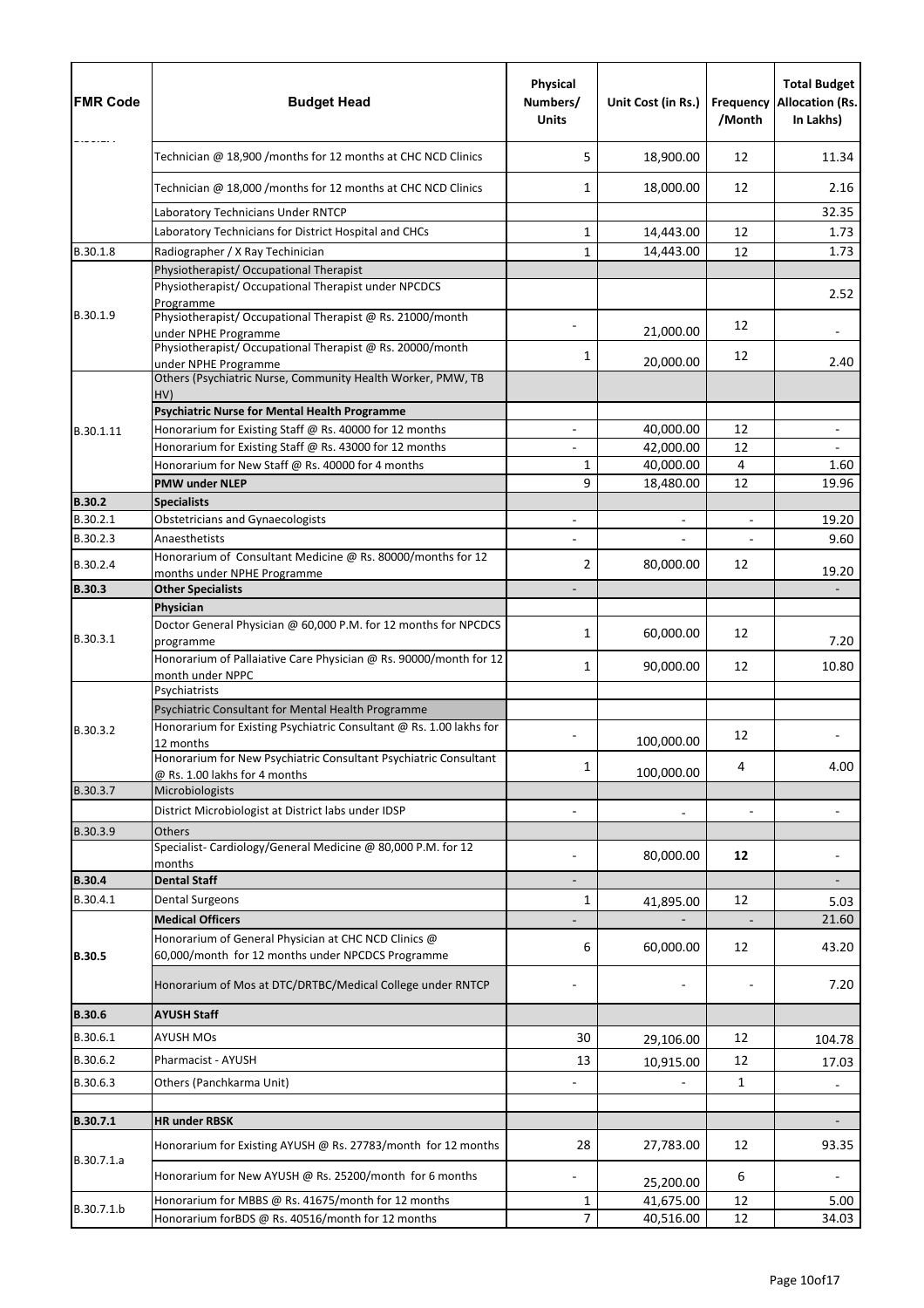| <b>FMR Code</b>      | <b>Budget Head</b>                                                                                               | Physical<br>Numbers/<br><b>Units</b> | Unit Cost (in Rs.)       | Frequency<br>/Month      | <b>Total Budget</b><br><b>Allocation (Rs.</b><br>In Lakhs) |
|----------------------|------------------------------------------------------------------------------------------------------------------|--------------------------------------|--------------------------|--------------------------|------------------------------------------------------------|
| B.30.7.1.c           | Honorarium for Staff Nurse @ Rs. 19100/month for 12 months                                                       | 15                                   | 19,100.00                | 12                       | 34.38                                                      |
| B.30.7.1.d           | Honorarium for Existing ANM @ Rs. 11576/month for 12 months                                                      | $\overline{2}$                       | 11,576.00                | 12                       | 2.78                                                       |
|                      | Honorarium for New ANM @ Rs. 10500/month for 6 months                                                            | $\mathbf{1}$                         | 10,500.00                | 6                        | 0.63                                                       |
| B.30.7.1.e           | Honaorarium of Paramedical Staffs<br>(Optometrist/Opthalomic assistant, Dental Hygienist and<br>Physiotherapist) | 16                                   | 13,753                   | 12                       | 26.41                                                      |
|                      | Honorarium for Existing Pharmacist @ Rs 14884 for 12 month                                                       | 1                                    | 14,884.00                | 12                       | 1.79                                                       |
|                      | Honorarium for New Pharmacist @ Rs 13500 for 6 month                                                             | $\mathbf{1}$                         | 13,500.00                | 6                        | 0.81                                                       |
| <b>B.30.7.2</b>      | Honorarium for HR of Restructured DEIC (Aligarh and Moradabad)                                                   |                                      |                          |                          |                                                            |
| <b>B.30.8</b>        | <b>Staff for NRC</b>                                                                                             |                                      |                          |                          |                                                            |
| B.30.8.1             | <b>Medical Officers</b>                                                                                          |                                      | $\overline{\phantom{a}}$ | $\overline{\phantom{a}}$ | 7.20                                                       |
| B.30.8.2             | <b>Staff Nurse</b>                                                                                               | $\overline{\phantom{a}}$             | $\overline{\phantom{0}}$ | $\overline{\phantom{a}}$ | 8.71                                                       |
| B.30.8.3             | Cook cum caretaker                                                                                               |                                      |                          |                          | 1.68                                                       |
| B.30.8.5             | Others (Nutitionist/FD and Cleaner)                                                                              |                                      |                          |                          | 2.88                                                       |
| <b>B.30.9</b>        | <b>Staff for SNCU/ NBSU</b>                                                                                      |                                      |                          |                          | $\overline{\phantom{a}}$                                   |
| B.30.9.1<br>B.30.9.2 | Paediatrician<br><b>Medical Officers</b>                                                                         |                                      | $\overline{\phantom{0}}$ | $\overline{\phantom{a}}$ | 12.87                                                      |
| B.30.9.3             | <b>Staff Nurse</b>                                                                                               |                                      | $\overline{\phantom{0}}$ |                          | 22.48                                                      |
| B.30.9.4             | Others (Cleaner, Security Guard and DEO)                                                                         | $\blacksquare$                       |                          | $\overline{\phantom{a}}$ | 8.87                                                       |
| B.30.11              | <b>Other Staff</b>                                                                                               |                                      |                          |                          | $\overline{\phantom{a}}$                                   |
|                      | <b>Counsellor under Family Planning</b>                                                                          | $\mathbf{1}$                         | 10,760.00                | 12                       | 1.29                                                       |
|                      | Honorarium for Counsellor at District NCD Clinics under NPCDCS<br>Programme                                      |                                      |                          | 12                       | 1.51                                                       |
| B.30.11.1            | Honorarium for Counsellor at CHC NCD Clinics under NPCDCS                                                        |                                      |                          | 12                       | 9.07                                                       |
|                      | Programme<br>Honorarium of Counsellor at DRTBC under RNTCP                                                       |                                      |                          |                          |                                                            |
|                      | Psychologist/Counsellor                                                                                          |                                      |                          |                          |                                                            |
|                      | <b>Cinical Psychologist for Mental Health Programme</b>                                                          |                                      |                          |                          |                                                            |
|                      | Honorarium for Existing Staff @ Rs. 60000 for 12 months                                                          |                                      | 60,000.00                | 12                       |                                                            |
|                      | Honorarium for Existing Staff @ Rs. 63000 for 12 months                                                          |                                      | 63,000.00                | 12                       |                                                            |
|                      | Honorarium for New Staff @ Rs. 60000 for 4 months                                                                | 1                                    | 60,000.00                | $\overline{4}$           | 2.40                                                       |
| B.30.11.2            | <b>Cinical Psychologist for NTCP</b>                                                                             |                                      |                          |                          |                                                            |
|                      | Honorarium of Existing Psychologist @ 2625,0/month for 12<br>Months                                              |                                      | 26,250.00                | 12                       |                                                            |
|                      | Honorarium of Existing Psychologist @ 25000/month for 12<br>Months                                               | 1                                    | 25,000.00                | 12                       | 3.00                                                       |
|                      | Honorarium of Existing Psychologist @ 25000/month for 6 Months                                                   |                                      | 25,000.00                | 6                        |                                                            |
|                      | Multi Rehabilitation worker                                                                                      |                                      |                          |                          |                                                            |
| B.30.11.3            | Honorarium for Rehabilitation Worker @ Rs. 18,900 P.M.for 12<br>month under NPHE                                 |                                      | 18,900.00                | 12                       |                                                            |
|                      | Honorarium for Rehabilitation Worker @ Rs. 18,000/month/CHC<br>for 12 month under NPHE                           | 6                                    | 18,000.00                | 12                       | 12.96                                                      |
|                      | Social Worker for Mental Health Programme                                                                        |                                      |                          |                          |                                                            |
|                      | Honorarium for Existing Staff @ Rs. 50000 for 12 months                                                          |                                      | 50,000.00                | 12                       |                                                            |
|                      | Honorarium for Existing Staff @ Rs. 52500 for 12 months                                                          |                                      | 52,500.00                | 12                       |                                                            |
|                      | Honorarium for New Staff @ Rs. 50000 for 4 months                                                                | 1                                    | 50,000.00                | 4                        | 2.00                                                       |
| B.30.11.4            | <b>Social Worker for NTCP</b><br>Honorarium of Existing Social Worker @ 2625,0/month for 12                      |                                      |                          | 12                       |                                                            |
|                      | Months<br>Honorarium of Existing Social Worker @ 25000/month for 12                                              |                                      | 26,250.00                |                          |                                                            |
|                      | Months<br>Honorarium of Existing Social Worker @ 25000/month for 6                                               | 1                                    | 25,000.00                | 12                       | 3.00                                                       |
|                      | <b>Months</b><br>General Duty Attendant/ Hospital Worker (Incl. Cold Chain                                       |                                      | 25,000.00                | 6                        |                                                            |
|                      | Handler)                                                                                                         |                                      |                          |                          |                                                            |
|                      | Honorarium of Hospital Attendants @ Rs. 7875/month for 12<br>months under NPHE Programme                         |                                      | 7,875.00                 | 12                       |                                                            |
| B.30.11.9            | Honorarium of Hospital Attendants @ Rs. 7,500/month for 12<br>months under NPHE Programme                        | 2                                    | 7,500.00                 | 12                       | 1.80                                                       |
|                      | Honorarium of Sanitary Attendants @ Rs. 7875/month for 12<br>months under NPHE Programme                         |                                      | 7,875.00                 | 12                       |                                                            |
|                      |                                                                                                                  |                                      |                          |                          |                                                            |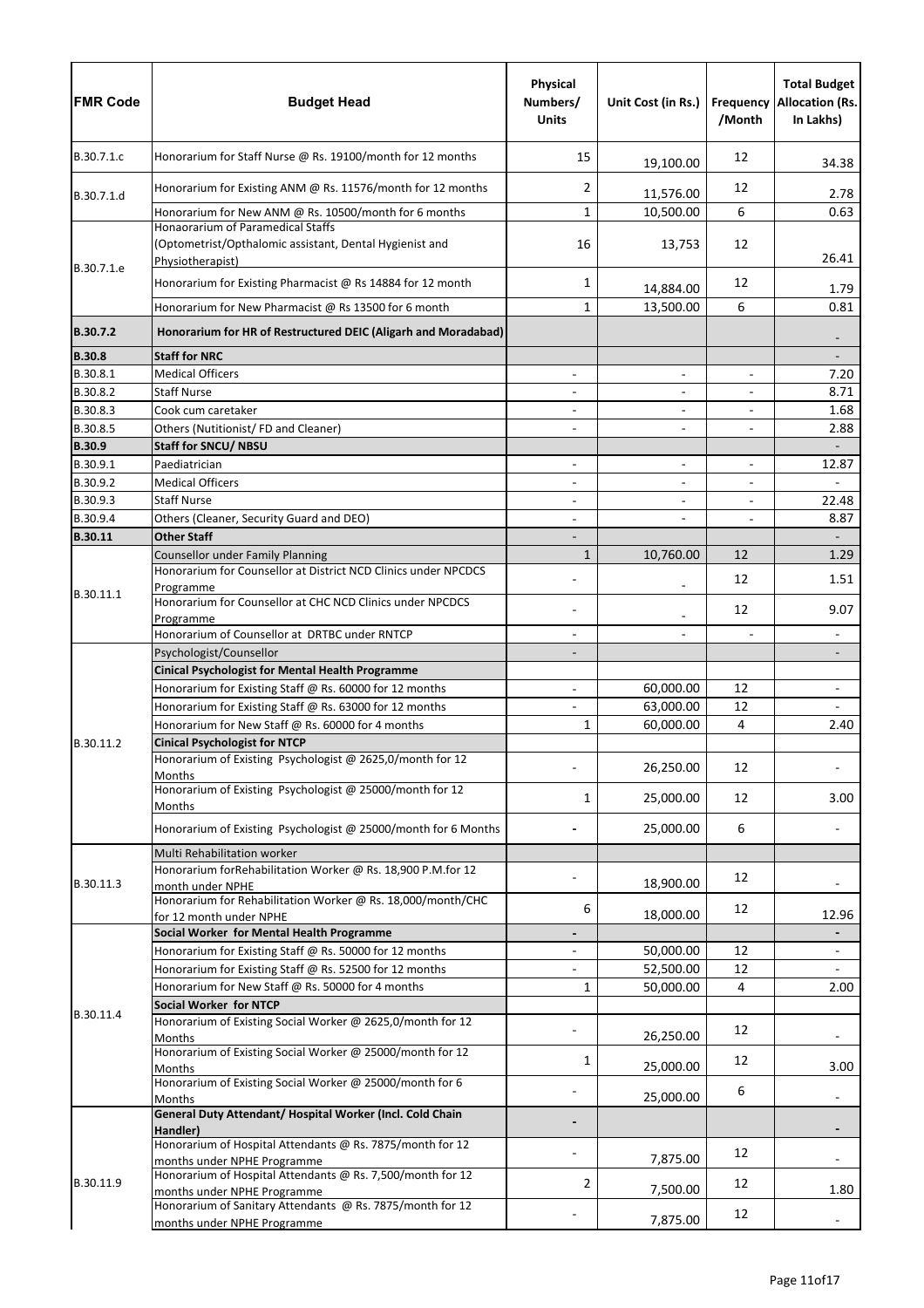| <b>FMR Code</b> | <b>Budget Head</b>                                                                                                    | Physical<br>Numbers/<br><b>Units</b> | Unit Cost (in Rs.)       | /Month                   | <b>Total Budget</b><br><b>Frequency Allocation (Rs.</b><br>In Lakhs) |
|-----------------|-----------------------------------------------------------------------------------------------------------------------|--------------------------------------|--------------------------|--------------------------|----------------------------------------------------------------------|
|                 | Honorarium of Sanitary Attendants @ Rs. 7,500/month for 12<br>months under NPHE Programme                             | 2                                    | 7,500.00                 | 12                       | 1.80                                                                 |
|                 | Others (Audiometrics Asstt., Instructor for Hearing Imapired                                                          |                                      |                          |                          |                                                                      |
|                 | Children, Multi Task Worker, Field Worker)                                                                            |                                      |                          |                          |                                                                      |
| B.30.11.17      | Honorarium of Multi Task Worker @ Rs. 12000/month for 12<br>month                                                     | 1                                    | 12,000.00                | 12                       | 1.44                                                                 |
| B.30.11.19      | Rogi Sahayta Kendra                                                                                                   |                                      |                          |                          |                                                                      |
| <b>B.30.13</b>  | <b>Administrative Staff</b>                                                                                           |                                      |                          |                          |                                                                      |
|                 | Case Registry Asstt for Mental Health Programme                                                                       |                                      |                          |                          |                                                                      |
| B.30.13.7       | Honorarium for Existing Staff @ Rs. 10000 for 12 months                                                               |                                      | 10,000.00                | 12                       |                                                                      |
|                 | Honorarium for New Staff @ Rs. 10000 for 4 months                                                                     | 1                                    | 10,000.00                | 4                        | 0.40                                                                 |
| B.30.13.12      | <b>Cold Chain Handler</b>                                                                                             |                                      |                          |                          | 1.44                                                                 |
| B.30.17         | <b>Others</b>                                                                                                         |                                      |                          |                          |                                                                      |
|                 | Honorarium to ICTC counsellors for Adolescent Health activities                                                       |                                      |                          |                          |                                                                      |
|                 | Honorariumof Counsellors under RKSK                                                                                   |                                      |                          |                          |                                                                      |
| B.30.17.1       | Honorarium of AH counselor DH level (1st & 2nd phase) @ Rs.                                                           |                                      |                          | 12                       |                                                                      |
|                 | 14585 per month for 12 month                                                                                          |                                      | 14,585.00                |                          |                                                                      |
|                 | Honorarium of AH counselor DH/MC & CHC level @ 13891 per                                                              |                                      | 13,891.00                | 12                       |                                                                      |
|                 | month for 12 month<br>AH counselor @ Rs.13230 per month for 12 month                                                  |                                      | 13,230.00                | 12                       |                                                                      |
|                 | Honorarium of vacant AH counselorat DH/MC & CHC level @                                                               |                                      |                          |                          |                                                                      |
|                 | 12600 per month for 9 months                                                                                          |                                      | 12,600.00                | 9                        |                                                                      |
| <b>B.30.18</b>  | Incentive/ Awards etc. to SN, ANMs etc. (Including group/team<br>based incentives at sub-centre/PHC for primary care) |                                      |                          |                          |                                                                      |
| B.30.18.1       | HRP identification and followup incentive for ANM                                                                     | $\overline{\phantom{a}}$             | $\overline{\phantom{a}}$ | $\overline{\phantom{a}}$ | 7.20                                                                 |
| B.30.18.2       | Performance based incentive for ANM at HPDs only                                                                      |                                      |                          |                          |                                                                      |
| <b>B.30.19</b>  | <b>Other Incentives Schemes</b>                                                                                       |                                      |                          |                          |                                                                      |
| B.30.19.1       | Performance based incentive under Maternal Health for LSCS at<br>DHW / DCH in HPDs                                    |                                      |                          |                          |                                                                      |
| B.30.19.2       | FRU Opratinalisation for Gynae and Anesthetist Specialist on call<br>from Government Sector for NHPD & HPDs           |                                      | 3,000.00                 |                          | 2.52                                                                 |
| B.30.19.3       | FRU Opratinalisation for Gynae Specialist/Surgeon on call from<br>Private Sector for NHPD & HPDs                      |                                      | 6,500.00                 |                          | 2.73                                                                 |
| B.30.19.4       | FRU Opratinalisation for Anesthetist Specialist on call from Private<br>Sector for NHPD & HPDs                        |                                      | 3,000.00                 |                          | 1.53                                                                 |
| B.30.19.5       | Performance based Incentives to RMNCHA Counselors in Family<br>Planning                                               | 216                                  | 50.00                    | 1                        | 0.11                                                                 |
| <b>B.30.21</b>  | EPF (Employer's contribution) $@$ 13.36% for salaries <= Rs.15,000<br>pm                                              |                                      |                          |                          | 23.12                                                                |
|                 | Sub total of Human Resource                                                                                           |                                      |                          |                          | 1,007.00                                                             |
|                 | <b>Total of Mission Flexipool</b>                                                                                     |                                      |                          |                          | 2,112.14                                                             |
|                 |                                                                                                                       |                                      |                          |                          |                                                                      |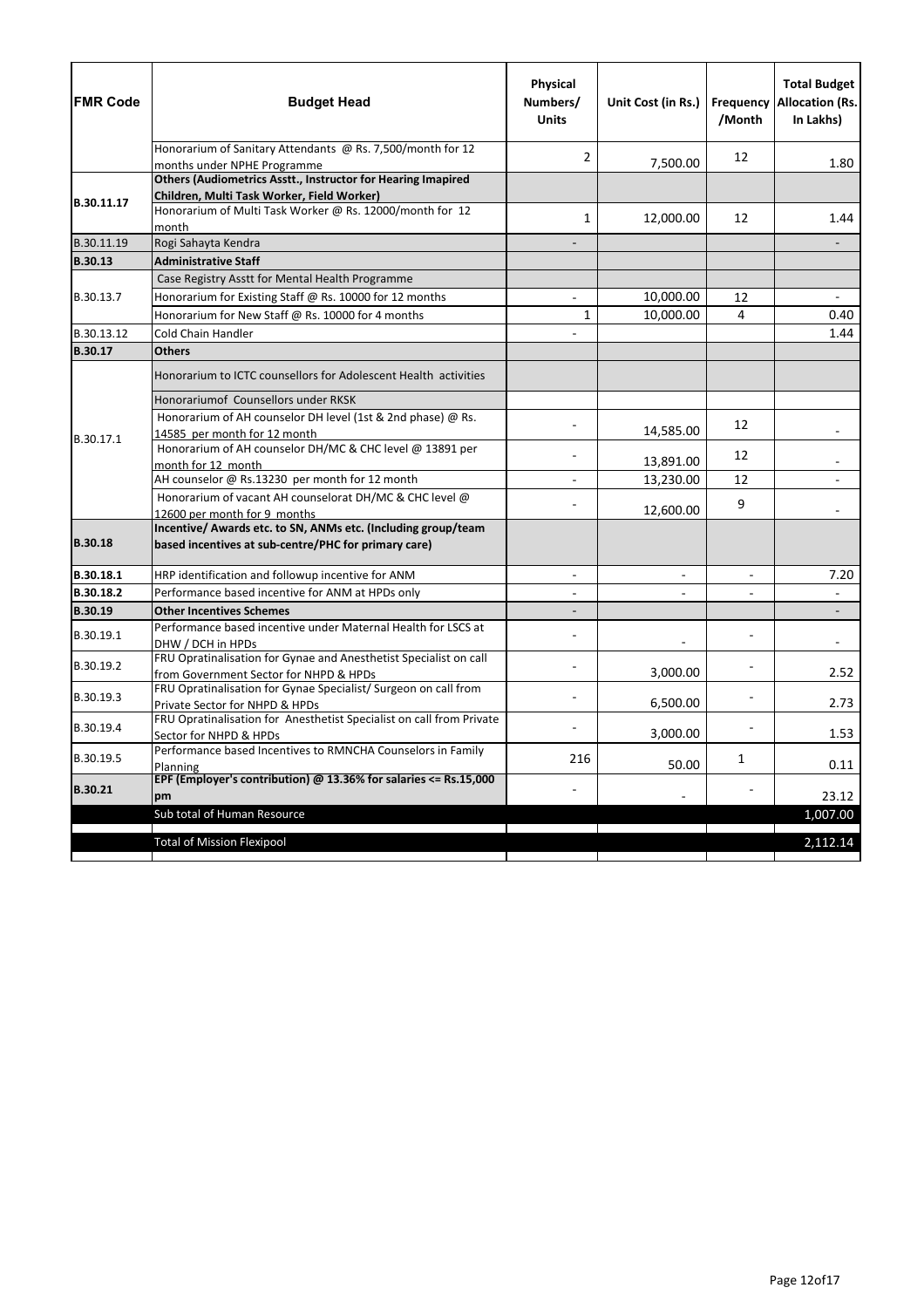| <b>FMR Code</b> | <b>Budget Head</b>                                                                                                        | Physical<br>Numbers/<br><b>Units</b> | Unit Cost (in Rs.)                                   | /Month                   | <b>Total Budget</b><br>Frequency Allocation (Rs.<br>In Lakhs) |
|-----------------|---------------------------------------------------------------------------------------------------------------------------|--------------------------------------|------------------------------------------------------|--------------------------|---------------------------------------------------------------|
| $\mathsf{C}$    | <b>IMMUNISATION</b>                                                                                                       |                                      |                                                      |                          |                                                               |
| C.1             | RI strengthening project (Review meeting, Mobility support,<br><b>Outreach services etc.)</b>                             |                                      |                                                      |                          |                                                               |
| C.1.a           | Mobility Support for supervision for district level officers.                                                             |                                      | $\overline{\phantom{a}}$                             |                          | 2.50                                                          |
| C.1.d           | Quarterly review meetings exclusive for RI at district level with                                                         |                                      |                                                      |                          |                                                               |
|                 | Block MOs, CDPO, and other stake holders                                                                                  |                                      |                                                      |                          | 0.18                                                          |
| C.1.e           | Quarterly review meetings exclusive for RI at block level<br>Focus on slum & underserved areas in urban areas/alternative |                                      | $\overline{\phantom{0}}$                             |                          | 4.30                                                          |
| C.1.f           | vaccinator for slums (only where regular ANM under NUHM not<br>engaged)                                                   |                                      |                                                      |                          |                                                               |
| C.1.h           | Alternative vaccine delivery in hard to reach areas                                                                       |                                      | $\overline{\phantom{0}}$                             |                          | 3.38                                                          |
| C.1.i           | Alternative Vaccine Delivery in other areas                                                                               | $\overline{\phantom{a}}$             | $\qquad \qquad -$                                    | $\overline{\phantom{a}}$ | 14.56                                                         |
| $C.1$ .j        | To develop microplan at sub-centre level                                                                                  | $\overline{\phantom{a}}$             | -                                                    |                          | 0.31                                                          |
| C.1.k           | For consolidation of micro plans at block level                                                                           |                                      | $\overline{a}$                                       |                          | 0.15                                                          |
| C.1.1           | POL for vaccine delivery from State to district and from district to<br>PHC/CHCs                                          |                                      | $\qquad \qquad -$                                    |                          | 1.50                                                          |
| C.1.m           | Consumables for computer including provision for internet access                                                          |                                      | $\qquad \qquad -$                                    |                          | 0.05                                                          |
| C.1.n           | Red/Black plastic bags etc.                                                                                               | $\overline{\phantom{a}}$             | $\overline{\phantom{a}}$                             | $\overline{\phantom{a}}$ | 1.30                                                          |
| C.1.0<br>C.1.p  | Hub Cutter/Bleach/Hypochlorite solution/ Twin bucket<br>Safety Pits                                                       | $\overline{\phantom{a}}$             | $\overline{\phantom{0}}$<br>$\overline{\phantom{0}}$ |                          | 0.16<br>0.16                                                  |
| C.1.q           | State specific requirement                                                                                                |                                      | $\overline{\phantom{a}}$                             |                          | 1.31                                                          |
| C.1.r           | Teeka Express Operational Cost                                                                                            | $\overline{a}$                       | $\overline{\phantom{a}}$                             | $\overline{\phantom{a}}$ | $\blacksquare$                                                |
| C.2             | <b>Salary of Contractual Staffs</b>                                                                                       |                                      |                                                      |                          |                                                               |
| C.2.2           | Computer Assistants support for District level                                                                            |                                      |                                                      |                          | 1.46                                                          |
| C.4             | <b>Cold chain maintenance</b>                                                                                             |                                      | $\qquad \qquad -$                                    | $\overline{\phantom{a}}$ | 0.26                                                          |
| C.5             | <b>ASHA Incentive</b>                                                                                                     |                                      |                                                      |                          | 65.39                                                         |
|                 | Sub total of RI                                                                                                           |                                      |                                                      |                          | 96.96                                                         |
|                 |                                                                                                                           |                                      |                                                      |                          |                                                               |
| $\mathsf D$     | National Iodine Difficiency & Disorder Control Programme                                                                  |                                      |                                                      |                          |                                                               |
| D <sub>6</sub>  | Printing of format for ASHA                                                                                               |                                      | 5,000.00                                             | $\mathbf{1}$             |                                                               |
|                 | <b>National Disease Control Programme (NDCP)</b>                                                                          |                                      |                                                      |                          |                                                               |
| $\mathsf E$     | <b>INTEGRATED DISEASE SURVEILLANCE PROGRAMME (IDSP)</b>                                                                   |                                      |                                                      |                          |                                                               |
| E.1             | REMUNERATION FOR CONTRACTUAL HUMAN RESOURCE                                                                               |                                      |                                                      |                          |                                                               |
| E.1.4           | <b>State Consultant (Training)</b>                                                                                        |                                      | $\overline{\phantom{a}}$                             | $\overline{\phantom{a}}$ |                                                               |
| E.1.5           | <b>State Entomologist</b>                                                                                                 |                                      |                                                      |                          |                                                               |
| E.1.9           | Honorarium of District Epidemiologists                                                                                    |                                      |                                                      |                          | 6.30                                                          |
| E.1.11          | Honorarium of District Data Manager                                                                                       |                                      | $\overline{\phantom{0}}$                             |                          | 2.56                                                          |
| E.1.12<br>E.2   | Data Entry Operator*<br><b>TRAINING</b>                                                                                   |                                      |                                                      |                          | 1.59                                                          |
| E.2.3           | Hospital Pharmacists/Nurses Training (1 day)                                                                              |                                      | $\overline{\phantom{0}}$                             |                          | 0.45                                                          |
| E.4             | <b>OPERATIONAL COSTS</b>                                                                                                  |                                      |                                                      |                          |                                                               |
|                 | MOBILITY: Travel Cost, POL, etc. during outbreak investigations and                                                       |                                      |                                                      |                          |                                                               |
| E.4.1           | field visits for monitoring programme activities at SSU & DSU on<br>need basis                                            |                                      |                                                      |                          | 1.30                                                          |
|                 | Office expenses on telephone, fax, Broadband Expenses, Weekly                                                             |                                      |                                                      |                          |                                                               |
| E.4.2           | Alert Bulletin/Annual Disease Surveillance report, minor repairs                                                          |                                      |                                                      |                          | 1.25                                                          |
|                 | and AMC of IT/office equipment supplied under IDSP, Meetings<br>and other miscellaneous expenditures etc.                 |                                      |                                                      |                          |                                                               |
|                 |                                                                                                                           |                                      |                                                      |                          |                                                               |
|                 | Sub total of IDSP                                                                                                         |                                      |                                                      |                          | 13.45                                                         |
| F               | <b>NVBDCP</b>                                                                                                             |                                      |                                                      |                          |                                                               |
| F.1.1           | <b>Malaria</b>                                                                                                            |                                      |                                                      |                          |                                                               |
| F.1.1.a.ii      | District VBD Consultant @ Rs.24039/month for 4 months                                                                     |                                      | $\overline{\phantom{0}}$                             |                          |                                                               |
| F.1.1.b         | ASHA Incentive/ Honorarium                                                                                                |                                      |                                                      |                          | 0.14                                                          |
|                 |                                                                                                                           |                                      |                                                      |                          |                                                               |
| F.1.1.d         | Monitoring, Evaluation & Supervision & Epidemic Preparedness<br>including mobility & NAMMIS and MPW monitoring incentive  |                                      |                                                      |                          | 0.40                                                          |
|                 |                                                                                                                           |                                      |                                                      |                          |                                                               |
| F.1.1.e         | PPP / NGO and Intersectoral Convergence                                                                                   |                                      |                                                      |                          | 0.02                                                          |
| F.1.1.f         | Training / Capacity Building<br>(@Rs 97230/batch as per RCH training norms)                                               |                                      |                                                      |                          |                                                               |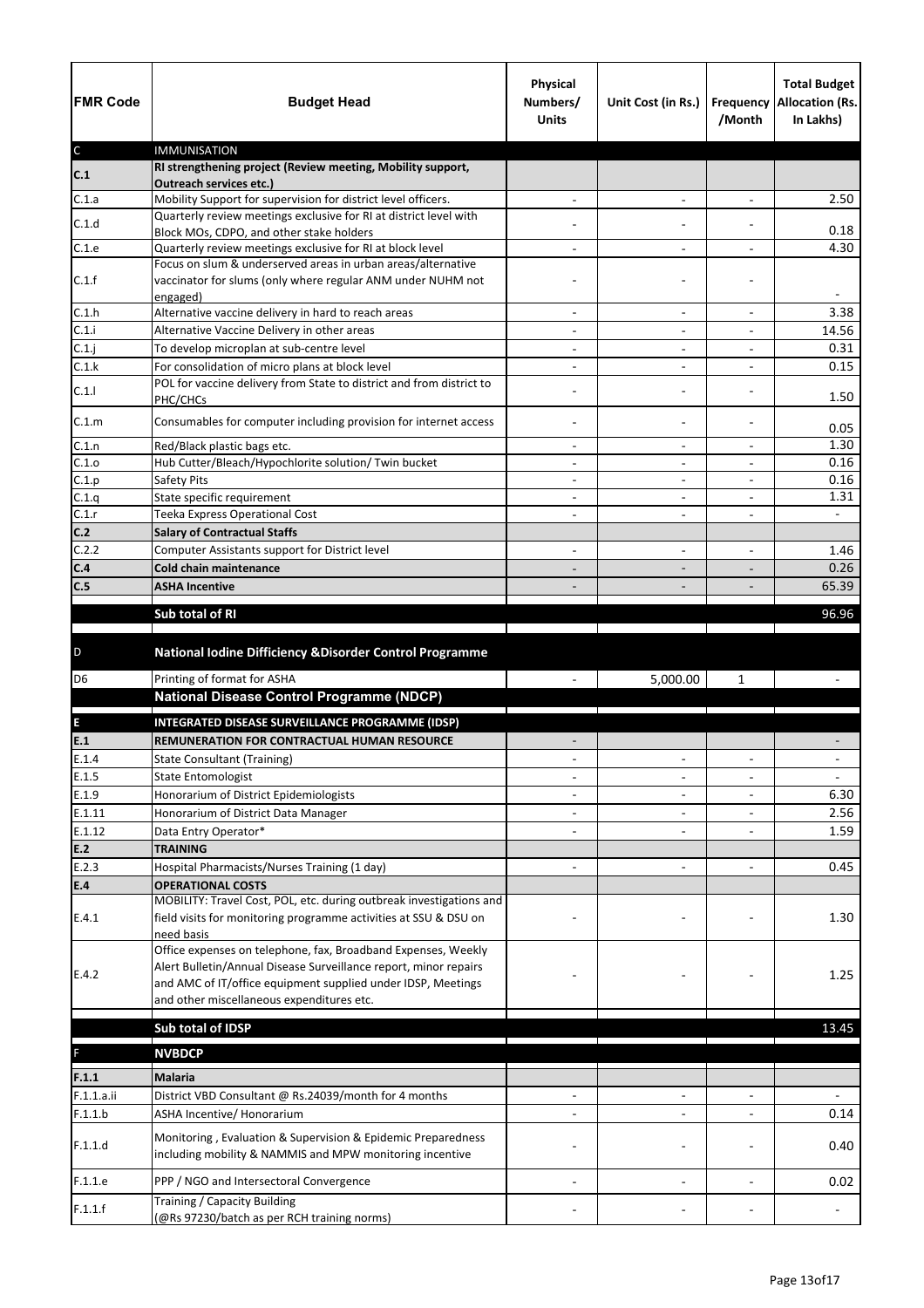| <b>FMR Code</b>    | <b>Budget Head</b>                                                                                                                                                                                                                                                                                                                                             | Physical<br>Numbers/<br><b>Units</b> | Unit Cost (in Rs.)       | /Month                   | <b>Total Budget</b><br><b>Frequency Allocation (Rs.</b><br>In Lakhs) |
|--------------------|----------------------------------------------------------------------------------------------------------------------------------------------------------------------------------------------------------------------------------------------------------------------------------------------------------------------------------------------------------------|--------------------------------------|--------------------------|--------------------------|----------------------------------------------------------------------|
| F.1.2              | Dengue & Chikungunya                                                                                                                                                                                                                                                                                                                                           |                                      |                          |                          |                                                                      |
| F.1.2.a(ii)        | Sentinel surveillance Hospital recurrent                                                                                                                                                                                                                                                                                                                       |                                      | $\overline{\phantom{a}}$ |                          |                                                                      |
| F.1.2.c            | Monitoring/supervision and Rapid response                                                                                                                                                                                                                                                                                                                      |                                      | $\overline{\phantom{0}}$ | $\overline{a}$           | 0.43                                                                 |
| F.1.2.d            | Epidemic preparedness                                                                                                                                                                                                                                                                                                                                          |                                      | $\overline{\phantom{0}}$ |                          | 0.19                                                                 |
| F.1.2.f            | Vector Control, environmental management & fogging machine                                                                                                                                                                                                                                                                                                     |                                      |                          |                          | 0.47                                                                 |
| F.1.2.h            | Training / workshop                                                                                                                                                                                                                                                                                                                                            |                                      | $\overline{\phantom{0}}$ |                          | 0.13                                                                 |
| F.1.3              | Acute Encephalitis Syndrome (AES)/ Japanese Encephalitis (JE)                                                                                                                                                                                                                                                                                                  |                                      |                          |                          |                                                                      |
| F.1.3.a            | Strengthening of Sentinel sites which will include Diagnostics and                                                                                                                                                                                                                                                                                             |                                      |                          |                          |                                                                      |
|                    | Case Management, supply of kits by Gol                                                                                                                                                                                                                                                                                                                         |                                      |                          |                          |                                                                      |
| F.1.3.d            | Monitoring and supervision                                                                                                                                                                                                                                                                                                                                     |                                      | $\overline{\phantom{0}}$ | $\overline{\phantom{a}}$ |                                                                      |
|                    | ICU Establishment in endemic districts                                                                                                                                                                                                                                                                                                                         | $\overline{\phantom{0}}$             | $\overline{\phantom{0}}$ | $\overline{a}$           | $\overline{\phantom{a}}$                                             |
| $F.1.3.$ j         | 05 Medical Officer, 20 Staff nurse (for 6 Months), as per Gol Norms.<br>Ancilary Staff for PICUs                                                                                                                                                                                                                                                               |                                      | $\overline{\phantom{0}}$ | $\overline{\phantom{a}}$ |                                                                      |
|                    | ASHA incentive for referral of AES/JE cases to the nearest                                                                                                                                                                                                                                                                                                     |                                      |                          |                          |                                                                      |
| F.1.3.m            | CHC/DH/Medical College                                                                                                                                                                                                                                                                                                                                         |                                      |                          |                          |                                                                      |
| F.1.4              | <b>Lymphatic Filariasis</b>                                                                                                                                                                                                                                                                                                                                    |                                      |                          |                          |                                                                      |
| F.1.4.a            | State Task Force, State Technical Advisory Committee<br>meeting, printing of forms/registers, mobility support, district<br>coordination meeting, sensitization of media etc., morbidity<br>management, monitoring & supervision and mobility support<br>for Rapid Response Team and contingency support (printing<br>and IEC to be budgeted under B.10.6.9.d) |                                      |                          |                          | 0.43                                                                 |
| F.1.4.b            | Microfilaria Survey<br>(@ Rs50000 each MDA district)                                                                                                                                                                                                                                                                                                           |                                      |                          |                          | 0.50                                                                 |
| F.1.4.c            | Monitoring & Evaluation (Post MDA assessment by medical<br>colleges (Govt. & private)/ICMR institutions)<br>(@Rs.15000 each MDA district)                                                                                                                                                                                                                      |                                      |                          |                          | 0.15                                                                 |
| F.1.4.d            | Training/sensitization of district level officers on ELF and drug<br>distributors including peripheral health workers                                                                                                                                                                                                                                          |                                      |                          |                          | 4.44                                                                 |
| F.1.4.e            | Honorarium for Drug Administrators including ASHAs and<br>supervisors involved in MDA<br>(@Appx drug distributor X Rs.600max)                                                                                                                                                                                                                                  |                                      |                          |                          | 13.00                                                                |
| F.1.4.h            | Post-MDA surveillance<br>(for TAS passed districts only @ 70000per district)                                                                                                                                                                                                                                                                                   |                                      |                          |                          |                                                                      |
| F.1.5              | Kala-azar                                                                                                                                                                                                                                                                                                                                                      |                                      |                          |                          |                                                                      |
| F.1.5              | Case search/ Camp Approach                                                                                                                                                                                                                                                                                                                                     | $\overline{a}$                       | $\overline{\phantom{a}}$ | $\overline{a}$           |                                                                      |
| F.1.5.a            | Spray Pumps & accessories                                                                                                                                                                                                                                                                                                                                      |                                      |                          |                          |                                                                      |
| F.1.5.b            | Operational cost for spray including spray wages                                                                                                                                                                                                                                                                                                               | $\overline{\phantom{a}}$             | $\overline{\phantom{a}}$ | $\overline{\phantom{a}}$ |                                                                      |
| F.1.5.c            | Mobility/POL/supervision                                                                                                                                                                                                                                                                                                                                       |                                      |                          |                          |                                                                      |
| F.1.5.d<br>F.1.5.e | Monitoring & Evaluation<br>Training for spraying                                                                                                                                                                                                                                                                                                               |                                      | $\overline{\phantom{0}}$ |                          |                                                                      |
|                    |                                                                                                                                                                                                                                                                                                                                                                |                                      |                          |                          |                                                                      |
|                    | <b>Sub total of NVBDCP</b>                                                                                                                                                                                                                                                                                                                                     |                                      |                          |                          | 20.30                                                                |
|                    |                                                                                                                                                                                                                                                                                                                                                                |                                      |                          |                          |                                                                      |
| G                  | <b>NLEP</b>                                                                                                                                                                                                                                                                                                                                                    |                                      |                          |                          |                                                                      |
| G.1.               | <b>Case detection &amp; Management</b>                                                                                                                                                                                                                                                                                                                         |                                      |                          |                          |                                                                      |
| G.1.2<br>G.1.3     | Services in Urban Areas<br><b>Extended ASHA involvement</b>                                                                                                                                                                                                                                                                                                    |                                      |                          |                          | 1.14                                                                 |
| G.1.3.a            | Sensitization for ASHA                                                                                                                                                                                                                                                                                                                                         | 300                                  | 100.00                   | $\mathbf{1}$             | 0.30                                                                 |
| G.1.3.b            | Incentive for case detection and treatment completion                                                                                                                                                                                                                                                                                                          |                                      |                          |                          |                                                                      |
| G.1.3.b.i          | Detection                                                                                                                                                                                                                                                                                                                                                      |                                      |                          |                          |                                                                      |
| G.1.3.b.ii         | PB treatment completion                                                                                                                                                                                                                                                                                                                                        | 25                                   | 400.00                   | 1                        | 0.10                                                                 |
| G.1.3.b.iii        | <b>MB treatment Completion</b>                                                                                                                                                                                                                                                                                                                                 | 17                                   | 600.00                   | $\mathbf{1}$             | 0.10                                                                 |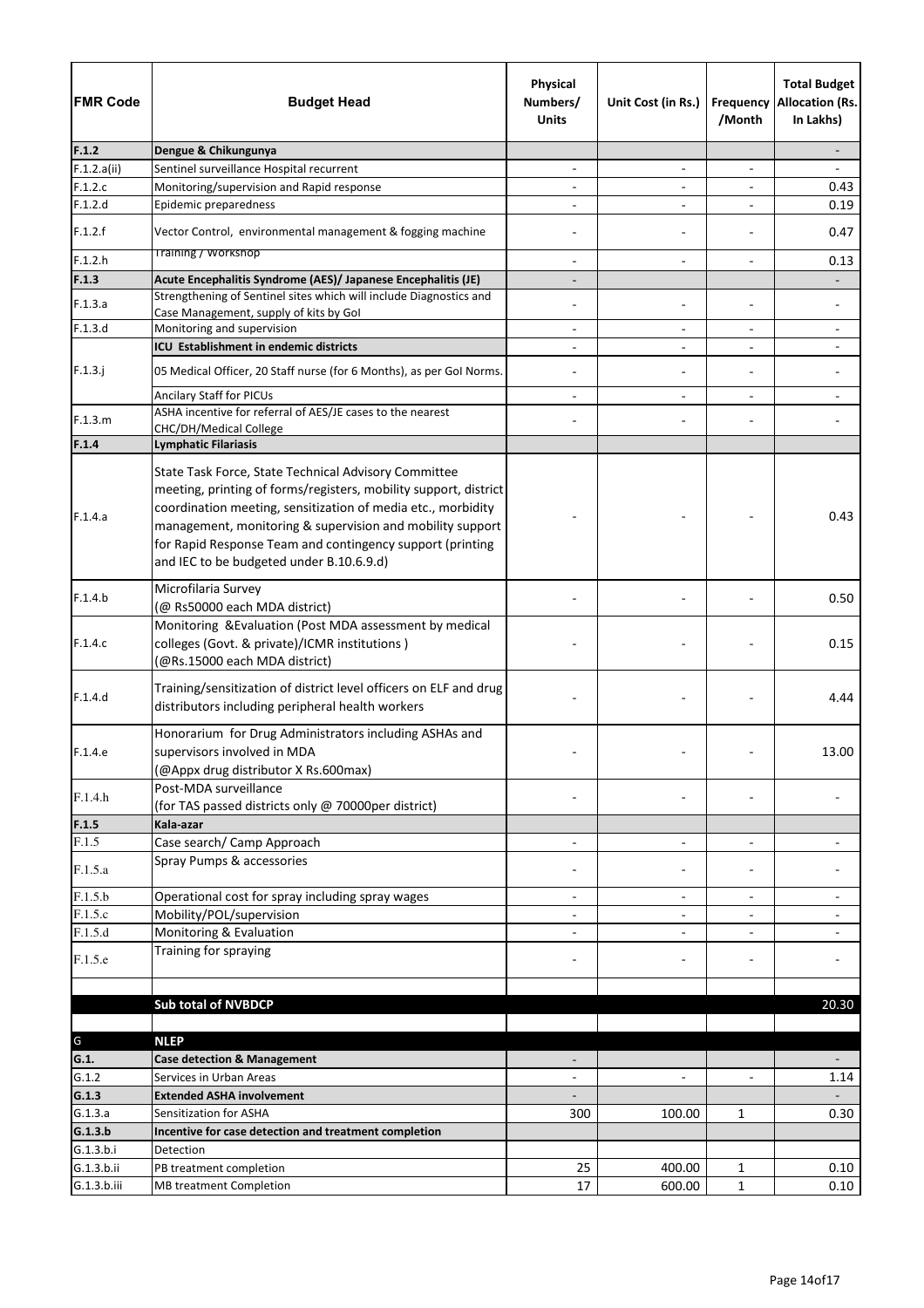| <b>FMR Code</b>      | <b>Budget Head</b>                                                                                                             | <b>Physical</b><br>Numbers/<br><b>Units</b> | Unit Cost (in Rs.)       | /Month                   | <b>Total Budget</b><br><b>Frequency Allocation (Rs.</b><br>In Lakhs) |
|----------------------|--------------------------------------------------------------------------------------------------------------------------------|---------------------------------------------|--------------------------|--------------------------|----------------------------------------------------------------------|
| G.2                  | DPMR: MCR footwear, Aids and appliances, Welfare allowance to<br>patients for RCS, Support to govt. institutions for RCS       |                                             |                          |                          |                                                                      |
| G.2.1                | <b>MCR</b>                                                                                                                     | 80                                          | 300.00                   | $\mathbf{1}$             | 0.24                                                                 |
| G.2.2                | Aids/Appliance                                                                                                                 | 1                                           | 17,000.00                | $\mathbf{1}$             | 0.17                                                                 |
| G.2.3                | Welfare/RCS                                                                                                                    |                                             | 8,000.00                 | $\mathbf{1}$             | $\qquad \qquad \blacksquare$                                         |
| G.2.4                | At Institute                                                                                                                   |                                             | 5,000.00                 | $\mathbf{1}$             |                                                                      |
| G.3.2.b<br>G.3.2.b.i | Contractual Staff at District level (All service delivery to be<br>budgeted under B.30)<br>District Leprosy consultant         | 1                                           | 34,650.00                | 12                       | 4.16                                                                 |
| G.4.                 | <b>Programme Management</b>                                                                                                    |                                             |                          |                          |                                                                      |
| G.4.1                | <b>Travel Cost and Review Meeting</b>                                                                                          |                                             |                          |                          |                                                                      |
| G.4.1.b              | Travel expenses - Contractual Staff at District level                                                                          | $\mathbf{1}$                                | 25,000.00                | $\mathbf{1}$             | 0.25                                                                 |
| G.4.3                | <b>Office Operation &amp; Maintenance</b>                                                                                      |                                             |                          |                          |                                                                      |
| G.4.3.b              | Office operation - District Cell                                                                                               | $\mathbf{1}$                                | 35,000.00                | $\mathbf{1}$             | 0.35                                                                 |
| G.4.4                | <b>Consumables</b>                                                                                                             |                                             |                          |                          |                                                                      |
| G.4.4.b              | <b>District Cell</b>                                                                                                           | $\mathbf{1}$                                | 30,000.00                | $\mathbf{1}$             | 0.30                                                                 |
| G.4.5                | <b>Mobility Support</b>                                                                                                        |                                             |                          |                          |                                                                      |
| G.4.5.b              | District Cell                                                                                                                  | $\mathbf{1}$                                | 150,000.00               | $\mathbf{1}$             | 1.50                                                                 |
| G.5                  | Others: travel expenses for regular staff.                                                                                     | $\mathbf{1}$                                | 20,000.00                | $\mathbf{1}$             | 0.20                                                                 |
|                      |                                                                                                                                |                                             |                          |                          |                                                                      |
|                      | <b>Sub total of NLEP</b>                                                                                                       |                                             |                          |                          | 8.81                                                                 |
|                      |                                                                                                                                |                                             |                          |                          |                                                                      |
| $\mathsf{H}%$        | <b>RNTCP</b>                                                                                                                   |                                             |                          |                          |                                                                      |
| H.2                  | Laboratory Materials                                                                                                           |                                             | $\overline{\phantom{0}}$ |                          | 9.97                                                                 |
| H.3                  | Honorarium/Counselling Charges                                                                                                 |                                             | $\overline{\phantom{0}}$ | $\overline{\phantom{a}}$ | 37.63                                                                |
| H.5                  | <b>Equipment Maintenance</b>                                                                                                   |                                             | $\qquad \qquad -$        | $\overline{\phantom{a}}$ | 0.91                                                                 |
| H.6                  | Training                                                                                                                       | $\overline{\phantom{a}}$                    | $\overline{\phantom{0}}$ |                          | 6.53                                                                 |
| H.7                  | Vehicle Operation (POL & Maintenance)                                                                                          | $\overline{a}$                              | $\overline{\phantom{a}}$ |                          | 5.70                                                                 |
| H.8                  | Vehicle hiring                                                                                                                 |                                             |                          |                          | 9.77                                                                 |
| H.10                 | Medical Colleges (All service delivery to be budgeted under B.30)                                                              |                                             | $\overline{\phantom{0}}$ |                          | 1.15                                                                 |
| H.11                 | <b>Office Operation (Miscellaneous)</b>                                                                                        |                                             | $\overline{\phantom{0}}$ |                          | 1.81                                                                 |
| H.12                 | Contractual Services (All service delivery to be budgeted under<br>B.30)                                                       |                                             | -                        |                          | 65.56                                                                |
| H.13                 | Printing                                                                                                                       | $\overline{\phantom{a}}$                    | $\overline{\phantom{0}}$ | $\overline{a}$           | 1.50                                                                 |
| H.16                 | <b>Procurement of Vehicles</b>                                                                                                 |                                             | $\overline{\phantom{0}}$ |                          |                                                                      |
| H.18                 | Patient Support & Transportation Charges                                                                                       |                                             | $\qquad \qquad -$        |                          | 4.17                                                                 |
| H.19                 | <b>Supervision and Monitoring</b>                                                                                              |                                             | $\overline{\phantom{0}}$ |                          | 4.39                                                                 |
| H.20                 | Annual Increment (Programme Management Staff)                                                                                  |                                             | $\overline{\phantom{0}}$ |                          | 2.73                                                                 |
| H.21                 | EPF (Employer's contribution)                                                                                                  |                                             |                          |                          | $\overline{\phantom{0}}$                                             |
|                      | <b>Sub total of RNTCP</b>                                                                                                      |                                             |                          |                          | 151.81                                                               |
|                      |                                                                                                                                |                                             |                          |                          |                                                                      |
|                      | <b>Total of NDCP</b>                                                                                                           |                                             |                          |                          | 194.36                                                               |
|                      | Non Communicable Disease Control Programme (NCD)                                                                               |                                             |                          |                          |                                                                      |
|                      |                                                                                                                                |                                             |                          |                          |                                                                      |
|                      | <b>National Mental Health programme (NMHP)</b>                                                                                 |                                             |                          |                          |                                                                      |
| J.1                  | <b>District Mental Health Programme</b>                                                                                        |                                             |                          |                          |                                                                      |
| J.1.1                | A) Infrastructure for District DMHP Centre, Counseling Centre<br>under psychology deptt. In aselected college including crisis |                                             |                          |                          | 3.00                                                                 |
|                      | helpline setting up the centre, furniture, computer facilities,                                                                |                                             |                          |                          |                                                                      |
| J.1.2                | telephone etc.<br>Training of PHC Medical Officers, Nurses, Paramedical Workers &<br>Other Health Staff working under the DMHP |                                             |                          |                          | 2.00                                                                 |
| J.1.3                | Targeted interventions at community level Activities &<br>interventions targeted at schools, colleges, workplaces, out of      |                                             |                          |                          | 12.00                                                                |
|                      | school adolescents, urban slums and suicide prevention.                                                                        |                                             | $\qquad \qquad -$        |                          |                                                                      |
| J.1.4                | Equipments<br>Operational expenses of the district centre : rent, telephone                                                    |                                             | $\qquad \qquad -$        |                          | 6.00                                                                 |
| J.1.5                | exnenses, website etc                                                                                                          |                                             | $\qquad \qquad -$        |                          | 0.10                                                                 |
| J.1.7                | Miscellaneous/ Travel/ Contingency                                                                                             |                                             |                          |                          | 4.50                                                                 |
|                      |                                                                                                                                |                                             |                          |                          |                                                                      |
|                      | <b>Sub total of NMHP</b>                                                                                                       |                                             |                          |                          | 27.60                                                                |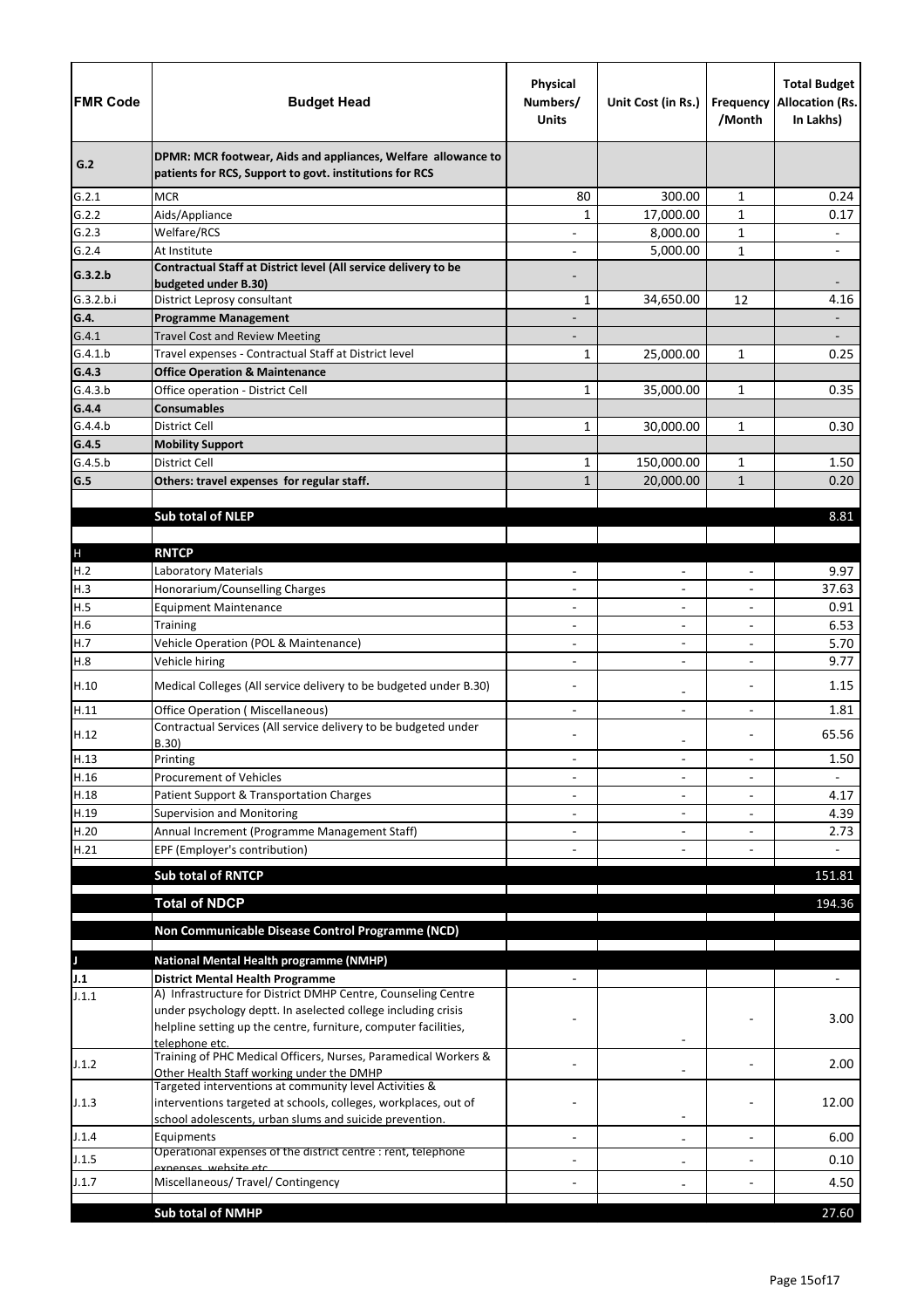| <b>FMR Code</b>  | <b>Budget Head</b>                                                                                    | <b>Physical</b><br>Numbers/<br><b>Units</b> | Unit Cost (in Rs.) | Frequency<br>/Month | <b>Total Budget</b><br><b>Allocation (Rs.</b><br>In Lakhs) |
|------------------|-------------------------------------------------------------------------------------------------------|---------------------------------------------|--------------------|---------------------|------------------------------------------------------------|
|                  | National Programme for the Healthcare of the Elderly                                                  |                                             |                    |                     |                                                            |
| K                | (NPHCE)                                                                                               |                                             |                    |                     |                                                            |
| K.1              | <b>Recurring Grant-in-Aid</b>                                                                         |                                             |                    |                     |                                                            |
| K.1.1<br>K.1.1.1 | <b>District Hospital</b><br>Machinery & Equipment @ Rs.3.00 lakh per unit                             |                                             | 150,000.00         | 12                  | 1.50                                                       |
| K.1.4            | <b>Sub-Centre</b>                                                                                     |                                             |                    |                     |                                                            |
| K.1.4.1          | Aids and Appliances @ Rs.0.30 lakh per Sub-Centre                                                     | 286                                         | 15,000.00          | 1                   | 42.90                                                      |
|                  | <b>Sub total of NPHCE</b>                                                                             |                                             |                    |                     | 44.40                                                      |
|                  |                                                                                                       |                                             |                    |                     |                                                            |
| ${\sf M}$<br>M.1 | <b>National Tobacco Control Programme (NTCP)</b><br><b>District Tobacco Control Cell (DTCC)</b>       |                                             |                    |                     |                                                            |
| M.1.1            | <b>Training/ Sensitization Prog.</b>                                                                  |                                             |                    |                     |                                                            |
| M.1.1.1          | 2 Orientation of Stakeholder organizations @ Rs. 54267 per                                            | 2                                           |                    | 1                   |                                                            |
| M.1.1.2          | Orientation<br>Training of Health Professionals                                                       | $\overline{2}$                              | 54,267.00          | 1                   | 1.09                                                       |
| M.1.1.3          |                                                                                                       |                                             | 55,000.00          |                     | 1.10                                                       |
|                  | <b>Orientation of Law Enforcers</b><br>Training of PRI's representatives/ Police personnel/ Teachers/ | 2                                           | 70,000.00          | 1                   | 1.40                                                       |
| M.1.1.4          | Transport personnel/ NGO personnel/ other stakeholders                                                | 1                                           | 84,507.00          | 1                   | 0.85                                                       |
| M.1.1.5          | Other Trainings/Orientations - sessions incorporated in other's<br>training                           | 1                                           | 55,507.00          | 1                   | 0.56                                                       |
| M.1.2            | <b>School Programme</b>                                                                               |                                             |                    |                     |                                                            |
| M.1.2.1          | Coverage of Public School                                                                             | 5                                           | 10,000.00          | 1                   | 0.50                                                       |
| M.1.2.2          | Coverage of Pvt. School                                                                               | 10                                          | 10,500.00          | 1                   | 1.05                                                       |
| M.1.2.3          | Coverage of Public School in other's school programme                                                 | 10                                          | 10,500.00          | 1                   | 1.05                                                       |
| M.1.2.4          | Coverage of Pvt. School in other's school programme                                                   | 10                                          | 9,000.00           | 1                   | 0.90                                                       |
| M.1.2.5          | Sensitization campaign for college students                                                           | 35                                          | 10,000.00          | $\mathbf{1}$        | 3.50                                                       |
| M.1.3            | <b>Flexible pool</b>                                                                                  |                                             |                    |                     |                                                            |
| M.1.3.1          | <b>District level Coordination Committee</b>                                                          | 4                                           | 2,500.00           | 1                   | 0.10                                                       |
| M.1.3.2          | Monitoring Committee on Section 5                                                                     | 4                                           | 2,000.00           | 1                   | 0.08                                                       |
| M.1.3.3          | <b>Enforcement Squads</b>                                                                             | 4                                           | 5,000.00           | 1                   | 0.20                                                       |
| M.1.3.4          | Baseline/Endline surveys/ Research studies                                                            | 2                                           | 100,000.00         | 1                   | 2.00                                                       |
| M.1.3.5          | Misc./Office Expenses for all 75 districts and DEO for 14 Existing                                    | 1                                           | 455,120.00         | 1                   | 4.55                                                       |
|                  | district @Rs. 12000/month for 12 months                                                               |                                             | 12,000.00          | 12                  | $\overline{\phantom{a}}$                                   |
| M.1.4            | <b>Manpower Support</b>                                                                               |                                             |                    |                     |                                                            |
|                  | Honorarium of Existing District Consultant Rs. 40000/months for 12                                    | 1                                           |                    | 12                  |                                                            |
| M.1.4.1          | momths<br>Honorarium of New District Consultant Rs. 40000/months for 6                                |                                             | 40,000.00          |                     | 4.80                                                       |
|                  | momths                                                                                                |                                             | 40,000.00          | 6                   | $\overline{\phantom{a}}$                                   |
| M.1.4.2          | Social Worker                                                                                         |                                             |                    |                     | $\overline{a}$                                             |
| M.1.4.3          | Mobility Support @ Rs. 30000/month for 12 months                                                      | $\mathbf{1}$                                | 300,000.00         | $\mathbf 1$         | 3.00                                                       |
| M.1.5            | <b>Non-Recurring Grants</b>                                                                           |                                             |                    |                     |                                                            |
| M.1.5.1          | Procurement of equipment @ Rs. 100000                                                                 |                                             | 100,000.00         | $\mathbf 1$         |                                                            |
| M.2              | <b>Tobacco Cessation Centre (TCC)</b>                                                                 |                                             |                    |                     |                                                            |
| M.2.1            | <b>Training &amp; Outreach</b>                                                                        |                                             |                    |                     |                                                            |
| M.2.1.1          | Weekly FGD with the tobacco users @ Rs. 1000 per week                                                 | 1                                           | 1,000.00           | 52                  | 0.52                                                       |
| M.2.1.2          | Monthly meeting with the hospital staff @ 4000 per month                                              | 1                                           | 4,000.00           | 12                  | 0.48                                                       |
| M.2.2            | Contingency/Misc.                                                                                     |                                             |                    |                     |                                                            |
| M.2.2.1          | Mobility support @ Rs. 5,000 p.m.                                                                     | 1                                           | 5,000.00           | 12                  | 0.60                                                       |
| M.2.2.2          | Office Expenses @ 40,000 p.a.                                                                         | 1                                           | 40,000.00          | $\mathbf{1}$        | 0.40                                                       |
| M.2.3            | <b>Non-Recurring Grants</b>                                                                           |                                             |                    |                     |                                                            |
| M.2.3.1          | Procurement of equipment for Setting and Running TCC @ 2,50,000                                       |                                             | 250,000.00         | 1                   |                                                            |
|                  | <b>Sub total of NTCP</b>                                                                              |                                             |                    |                     | 28.72                                                      |
|                  |                                                                                                       |                                             |                    |                     |                                                            |